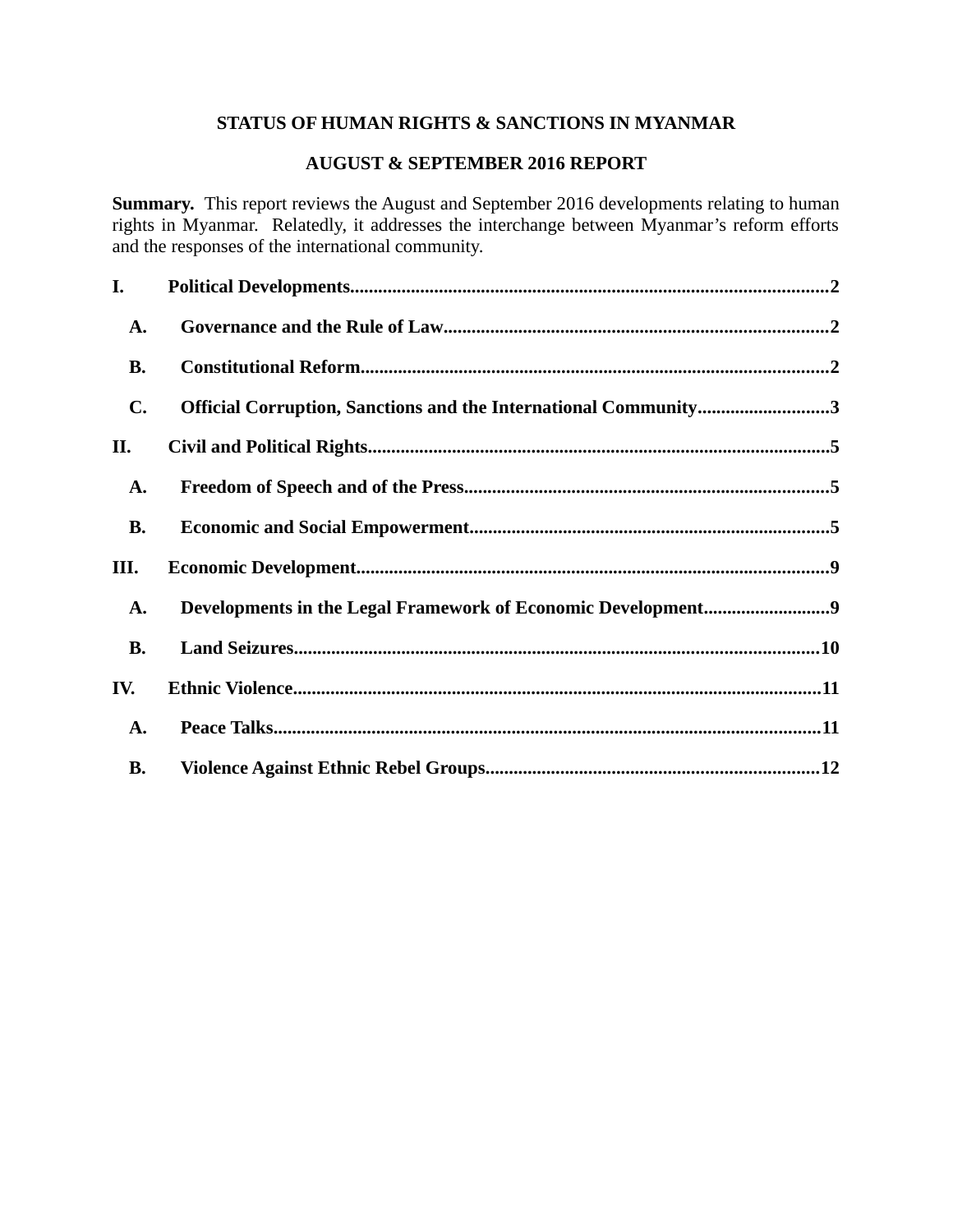## **I. Political Developments**

## <span id="page-1-2"></span><span id="page-1-1"></span>**A. Governance and the Rule of Law**

The Lower House has accepted a proposal submitted by Parliament member Khin Hnin Thit, a National League for Democracy ("NLD") representative from Padaung, to take proactive measures to cut the national crime rate.<sup>1</sup> Seeking to take advantage of the still-present hope that the new NLD government will effect positive change on the nation's administration, Khin Hnin Thit noted that national violent crime rates increased from 2013 to 2014 and have remained steady since then in 2015 and 2016.<sup>2</sup> She also pointed to a rise in traffic accidents, the failure of police to make arrests following seizure of drugs and illegal timber, and a startling rise in human trafficking.<sup>3</sup> According to Khin Hnin Thit, these increases are due, in part, to socio-economic factors as well as weak moral standards, although she also criticized the low number of police officers—one officer for every 1,000 citizens—which she said is well below the international norm.<sup>4</sup> NLD Parliament member Khin Sandar, who seconded the proposal, also noted that expanded education about laws by Parliament is necessary.<sup>5</sup> Other Parliament members stressed the need to find long-term solutions to the root causes of crime, including corruption, drug use and unemployment, and noted that high crime damages the people's trust in government, making it difficult to enact and implement government policies.<sup>6</sup> The deputy minister for the Ministry of Home Affairs, which is controlled by the military, said that while local level crime-prevention activities were being conducted, he would not expect a national strategy to be possible at this time. $7$ 

Meanwhile, a newspaper published by the Union Solidarity and Development Party ("USDP"), the former ruling party with military ties, claimed that crime has risen dramatically since the NLD took power, with "[o]rganized crimes, rapes and robberies hav[ing] become rampant across the country."<sup>8</sup> The article pointed to the August 20 murder of a former police officer and his family.<sup>9</sup> Former Upper House member Nyunt Tin, a member of the USDP, voiced his agreement with the article, claiming that amnesties granted by the NLD were to blame for the increase in lawlessness.<sup>10</sup> National police commander Colonel Zaw Win Aung, however, said that the USDP's claim was not substantiated by crime statistics.<sup>11</sup> The Ministry of Home Affairs has announced its plans to double the size of the police force, which other members of Parliament have agreed suffers from a lack of funding and an inadequate number of officers, in the next few years.<sup>12</sup> In addition, the government has signaled its intent to implement nationwide reform of the beleaguered police force, updating its training and rethinking its allocation of resources to make it more effective against the challenges it must face, including organized crime relating to drug trade, human trafficking and the illegal timber trade.<sup>13</sup> When, and to what extent the reform will take place, is not clear.

## <span id="page-1-0"></span>**B. Constitutional Reform**

As discussed further in Part IV below, the  $21<sup>st</sup>$  Century Panglong Conference (the "Panglong Conference") was held from August 31 to September 3. The conference began a new stage in the process of ending Myanmar's seven decades of armed conflict, and is widely viewed as integral to the country's continued political transition and long-term economic development.

In addition to the Panglong Conference discussions regarding the nationwide ceasefire agreement and ongoing peace negotiations, conference participants presented more than 70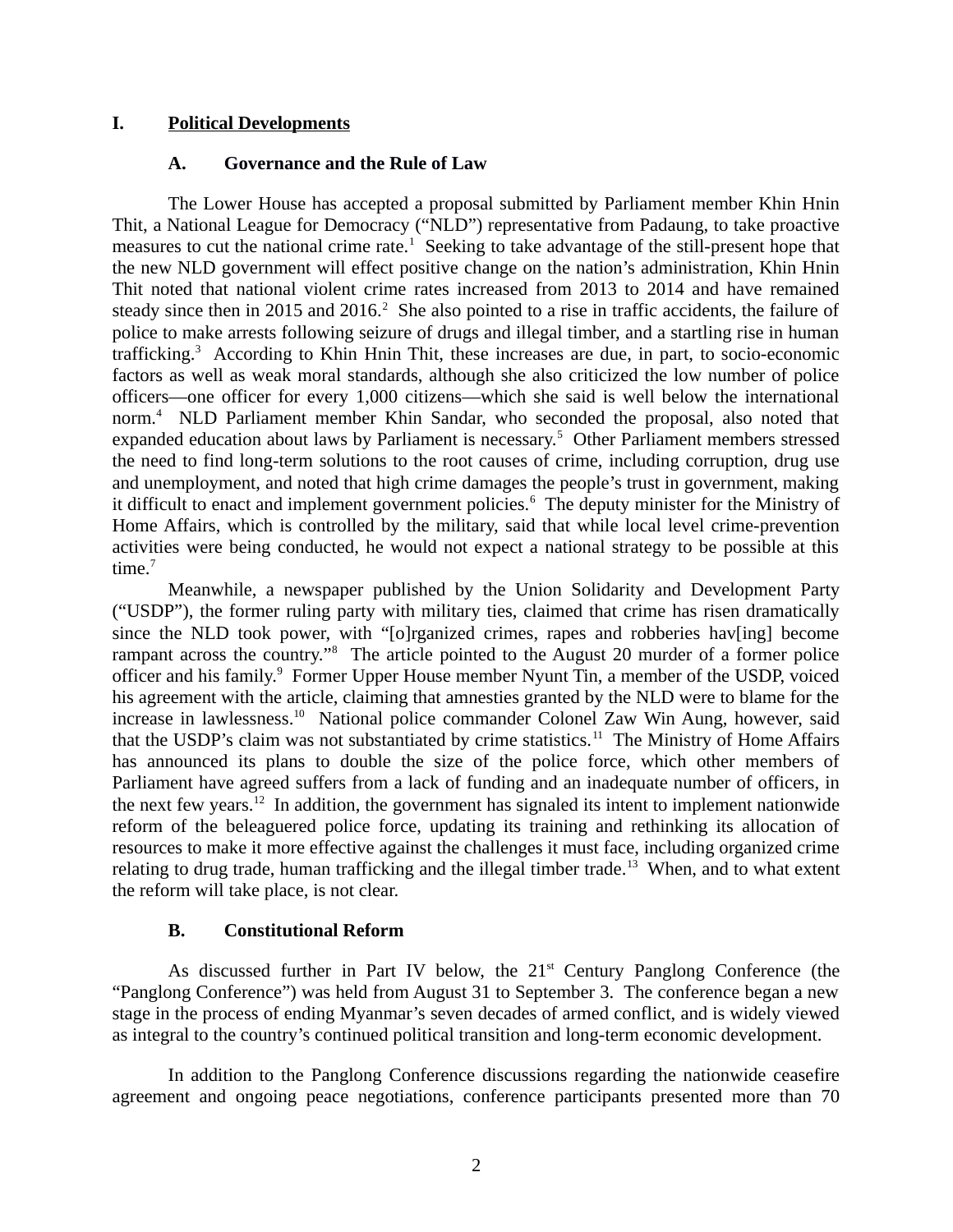position papers on Myanmar's political future.<sup>14</sup> Most of the speakers focused on their vision for a federal democratic Union, as well as perceived security and defense priorities and the need for greater ethnic equality, sovereignty and right to self-determination. Some called for a decentralization of the government; many pressed for revising the constitution. For example, the United Nationalities Federal Council ("UNFC"), an ethnic armed alliance, presented a draft agenda for a revised federal constitution. The UNFC's 10-point agenda focused on bringing the Myanmar armed forces under civilian administration and included proposals requiring ethnic minorities to be appointed as military leaders, imposing a cap on the size of the military, reorganizing the country into 14 states, consisting of the seven current states plus the seven regions converted into "states of nationalities."<sup>15</sup>

Representatives from the Tatmadaw and the USDP used their presentation slots to reaffirm their position that the foundation of the Union must continue to be the military-drafted 2008 Constitution, as well as the basic principles of the nationwide ceasefire agreement signed last year.  $16$  "When I look at the presentations, some suggestions are simply impossible demands [as they violate the constitution]," Lieutenant General Yar Pyae said in his closing remarks. He added that "the most important thing is to find common ground for a future federal Union though a negotiation process." $17$  Naing Han Thar of the UNFC recognized that no concrete peace agreement or common outlook on the federal Union would ever be achieved if the Tatmadaw continues to insist on upholding the 2008 constitution and the key political role it enshrines for the military. $18$ 

Dr. Tin Myo Win, the NLD's top peace negotiator, suggested that the party favored a middle-ground approach, emphasizing the need for harmonious relations between states and the federal government, while also advocating for built-in checks and balances between the executive, parliament and judiciary.<sup>19</sup> In her closing remarks, Aung San Suu Kyi urged all participants to avoid dwelling on past grievances or slights. "After listening to the presentations of all groups over the past four days, I know now who is concentrated on past wrongs and who is focused on how to build our future state," the state counsellor said. "But there is time yet for those stuck in the past to look forward."<sup>20</sup>

## <span id="page-2-0"></span>**C. Official Corruption, Sanctions and the International Community**

In a proposal submitted on August 2 to the Lower House of Myanmar's Parliament, Dr. Than Win, an NLD representative, urged Parliament to take measures to combat corruption.<sup>21</sup> Following a two-day debate, the house speaker ordered Myanmar's bill committee to review the current anti-corruption law, which was enacted in August 2013 during the administration of former President Thein Sein.<sup>22</sup> Other representatives called for reforms, including a replacement of members, with respect to Myanmar's anti-corruption commission.<sup>23</sup> Since its inception in 2014, the commission has received over 2,000 complaints regarding corruption but has investigated and acted upon only approximately 500, citing reasons of lack of evidence or that such complaints relate to events occurring prior to the establishment of the committee.<sup>24</sup> Nay Myo Tun, an NLD representative, argued that while the 2013 anti-corruption law had been well intentioned, the commission had not made significant ground in reducing corruption. Win Myint, member of the NLD and speaker of the Lower House, cited the need for the government, Parliament and media to encourage the general public to submit complaints, along with sufficient evidence, of corruption to the commission. <sup>25</sup>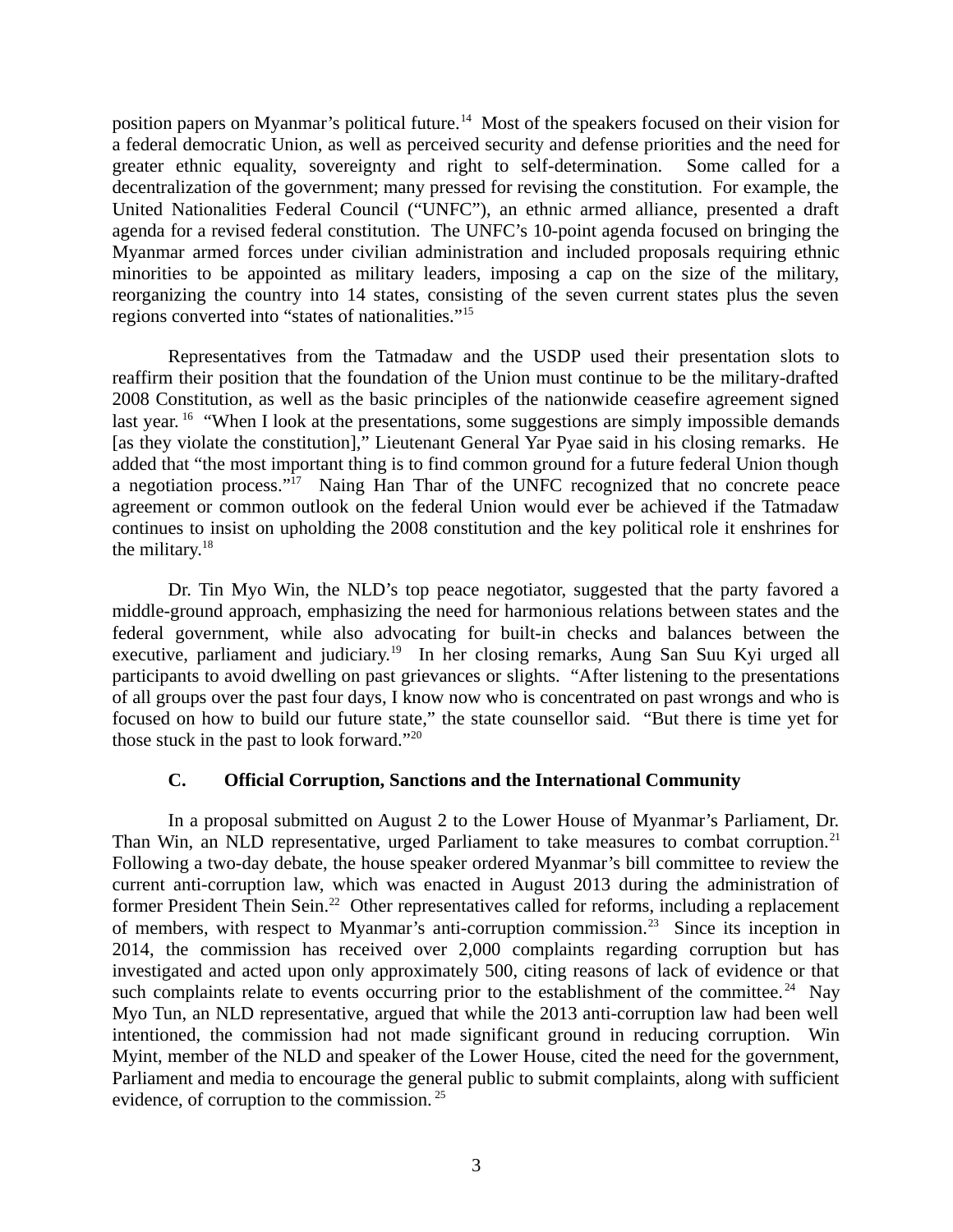In September 2016, the United States government stated that it intends to work with Myanmar to address corruption in the logging and mining sectors.<sup>26</sup> In addition, the U.S. released updated rules on the import of Myanmar jade and rubies.<sup>27</sup> Myanmar's jade and ruby industries, which have long been marred by claims of corruption, $28$  are set to undergo a series of changes following a decision by the NLD to freeze the issuance and renewal of mining licenses until a new legal framework is in place. $29$ 

#### *Sanctions and the International Community*

On August 15, the Lower House of Myanmar's Parliament rejected a proposal brought by Than Soe, a member of the USDP, for the government to place pressure on the U.S. to lift sanctions.<sup>30</sup> Than Soe, who submitted the proposal three months after the U.S. government announced an easing of sanctions in May 2016, argued that any continued sanctions were no longer suitable in the absence of military rule and that sanctions would delay Myanmar's development.<sup>31</sup> The proposal was rejected by 219 votes to  $151<sup>32</sup>$  Hla Moe, a member of Parliament for the NLD, noted that the sanctions currently in place were against certain individuals who are seen to be obstructive to Myanmar's democratic process, rather than against the country as a whole, and the lifting of such sanctions is dependent on whether such sanctioned individuals "can conduct themselves well in democratic affairs."<sup>33</sup>

During a five-day visit to Beijing commencing on August 17, 2016, Aung San Suu Kyi reportedly confirmed her willingness to find a solution to the Myitsone dam project.<sup>34</sup> The Chinese-funded project, which would build a large hydroelectric power station at the source of the Ayeyarwady River in the north of Myanmar, was suspended in 2011 following wide-spread opposition, including from Aung San Suu Kyi. $35$  The dam's original plans caused nationwide controversy, due to proposals for 90% of the dam's power to be provided to China, rather than Myanmar, for the flooding of an "area the size of Singapore"<sup>36</sup> and for the potential irreversible change in the flow of the Ayeyarwady.<sup>37</sup> While progress remains subject to further investigation into a mutually beneficial solution,<sup>38</sup> the presence of ongoing discussion is a positive indicator of Chinese-Myanmar relations.<sup>39</sup>

The visit to China was Aung San Suu Kyi's first major diplomatic trip since the election<sup>40</sup> and was soon followed by a trip to the United States in September 2016.<sup>41</sup> During her U.S. visit, on September 14, President Obama pledged to lift all remaining sanctions against Myanmar in an effort to reward the country's recent moves toward democracy after decades of brutal military rule.<sup>42</sup> "In part because of the progress that we've seen over the last several months," Obama said in the Oval Office, as he sat beside Aung San Suu Kyi, "the United States is now prepared to lift sanctions that we have imposed on Myanmar for quite some time. It is the right thing to do in order to ensure that the people of Myanmar see rewards from a new way of doing business and a new government," the president said. $43$  President Obama offered Aung San Suu Kyi congratulations on the progress that has already been made, while acknowledging that such progress is not yet complete.<sup>44</sup>

The U.S. decision to lift all remaining sanctions against Myanmar was quickly criticized by leaders of some human rights groups, who said they worried that eliminating sanctions was premature given the slow pace of change in Myanmar, where the military still controls a large portion of parliamentary seats and important government ministries.<sup>45</sup> "If the issue was growing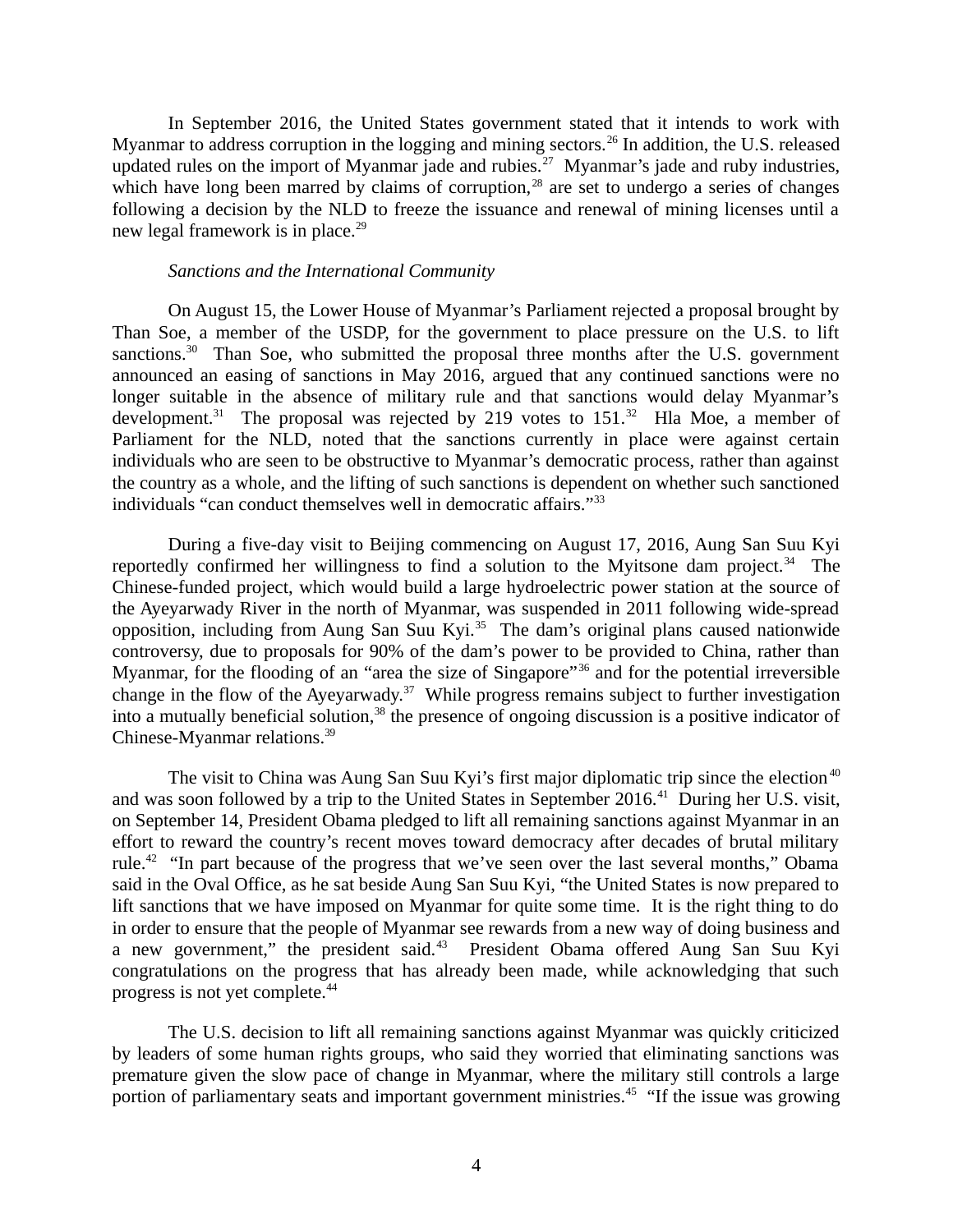Burma's economy, there are plenty of other ways to do that without pulling off all of these important restrictions, which have given Aung San Suu Kyi much-needed leverage over the military, with whom she still has battles ahead," said John Sifton, the deputy Washington director of Human Rights Watch. "If the issue is leverage, the decision today makes almost no sense: Obama and Aung San Suu Kyi just took important tools out of their collective tool kit for dealing with the Burmese military, and threw them into the garbage."<sup>46</sup>

At the time of the announcement, it remained unclear exactly when the remaining sanctions would be lifted. The sanctions to be lifted include those imposed by the U.S. executive branch, including the restrictions on trade in jade and precious stones and doing business with some of Myanmar's military officials or their affiliates.<sup>47</sup> Restrictions imposed by the U.S. Congress, including sanctions related to North Korea and those governing arms sales and military cooperation, will remain unless lawmakers vote to lift them.<sup>48</sup>

## **II. Civil and Political Rights**

## <span id="page-4-2"></span><span id="page-4-1"></span>**A. Freedom of Speech and of the Press**

On August 1, Myanma lawmakers proposed a new bill to repeal Myanmar's controversial 1950 Emergency Provisions Act. The Emergency Provisions Act was originally enacted in 1950 by the government of Myanmar's first prime minister, U Nu, in response to the civil war that erupted in the wake of the country's independence. The act bans content that would "affect the morality or conduct of the public or a group of people in a way that would undermine the security of the Union or the restoration of law and order," and grants sweeping authority to the government to prosecute individuals who disseminate "false news" or are otherwise determined to have "jeopardized the state."

Many have noted that the act has been one of the most frequently used laws for the prosecution of political dissidents in Myanmar, with journalists, media workers, human rights defenders, trade unionists and activists having been frequently subject to lengthy prison terms after being convicted under the Act. The act carries the death penalty and sentences of up to life in prison for treason or sabotage against the military. It also dictates up to seven years in prison for a sweeping range of other "offenses" against the state.

Opposing the abolishment of the act, military lawmakers suggested instead amending some provisions that are deemed no longer suitable.<sup>49</sup> On August 24, the Lower House voted to repeal the controversial act, and in mid-September the Upper House approved the proposal.<sup>50</sup> President Htin Kyaw is expected to sign the bill repealing Emergency Provisions Act in early October.

## <span id="page-4-0"></span>**B. Economic and Social Empowerment**

Several developments in August and September show a continuing effort by the government to improve the condition of the Rohingya population in the country and increase economic and social empowerment efforts with respect to other marginalized groups. Perhaps most notably, on August 29, 2016, Myanmar's government appointed former Secretary General of the United Nations Kofi Annan to lead a commission to advise on a "sustainable solution" to the crisis of the Rohingya.<sup>51</sup> Notably, the Kofi Annan Foundation in Geneva, which is charged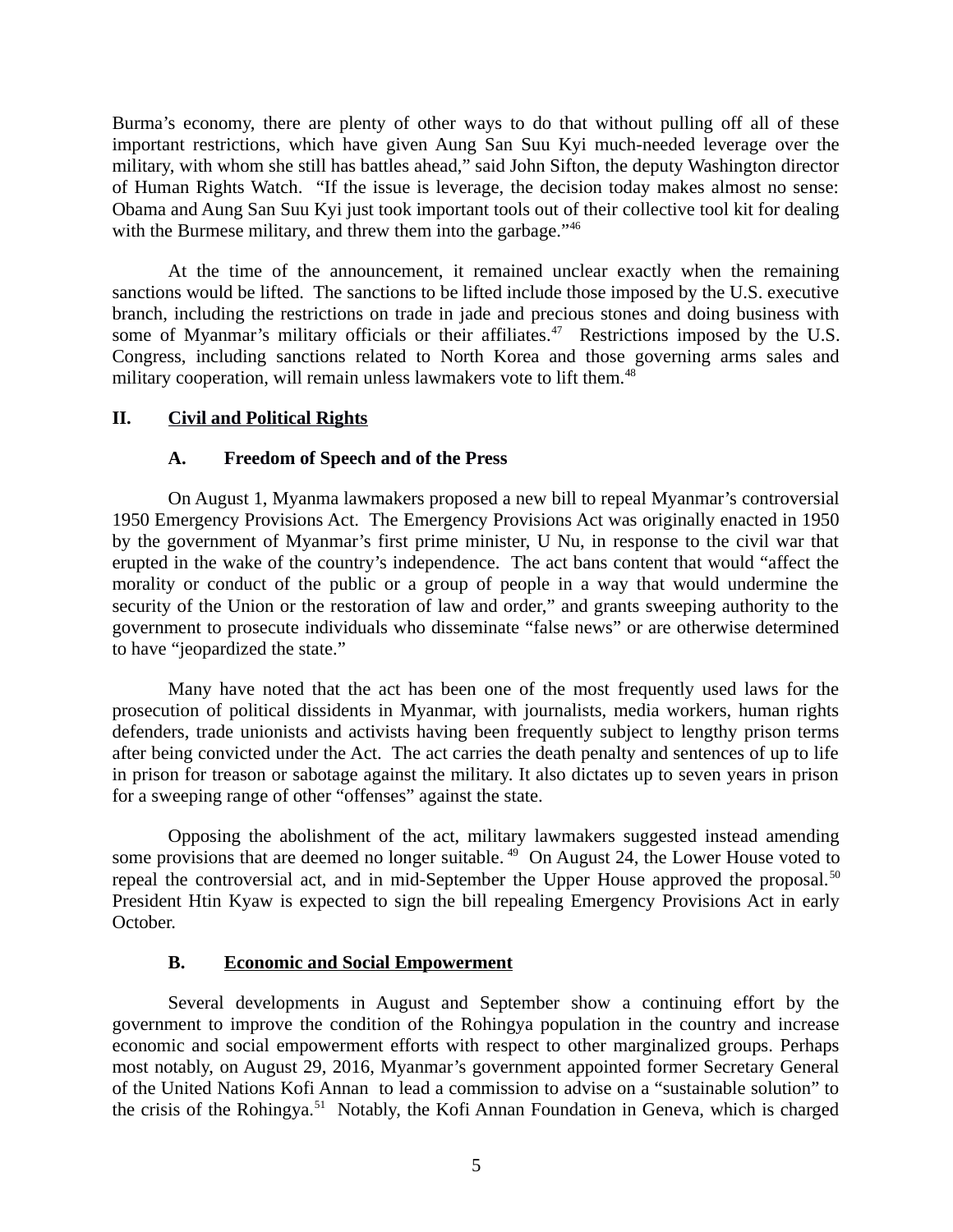with supporting the commission, chose not to use the term Rohingya in the public statement it released from Mr. Annan. "I am pleased to support the national efforts to promote peace, reconciliation and development in Rakhine," Annan said. "I look forward to listening to the leaders and people of Rakhine and to working with the State and central authorities to ensure a more secure and prosperous future for all."<sup>52</sup>

The commission is charged with the task of providing recommendations on the "complex challenges facing Rakhine," and to initiate a dialogue with political and community leaders in Rakhine "with the aim of proposing measures to improve the well-being of all the people of the State." The measures will focus specifically on humanitarian and developmental issues, access to basic services, the assurance of basic rights, and the security of the people of Rakhine.<sup>53</sup> The commission is comprised of three international members (chairman Kofi Annan, U.N. adviser Ghassan Salamé, and Dutch diplomat Laetitia van den Assum), and six other members from Myanmar. The Myanma members include former and current representatives of the Myanmar Red Cross Society, and members of human rights and religious groups. Among the Myanma members are two Buddhist Arakanese, two Muslims (from Yangon), and three government officials.<sup>54</sup> The commission will deliver its report and recommendations directly to the government of Myanmar next year.<sup>55</sup>

Tun Khin, president of the Burmese Rohingya Organisation UK, was welcoming of the commission but noted that "it is quite disappointing that the Rohingya are not included in it" and asked "how [commission members] will consult with the Rohingya community." He further expressed his concerns about how the government will act on the commission's recommendations, stating bluntly that "People cannot wait for food."<sup>56</sup> The Arakan National Party ("ANP") and the USDP jointly objected to the inclusion of international members on the commission, arguing that their presence would "interfere with Burma's sovereignty."<sup>57</sup> Their fears chiefly revolve around the likelihood of the international members siding with the Rohingya. Aung San Suu Kyi has attempted to allay concerns, stating that "no one can interfere with our sovereignty—sovereignty is owned by all people, not only by the government."<sup>58</sup> During the week of September 5, a heated debate took place in the Lower House of Parliament, with 148 lawmakers—including military representatives, members of ethnic parties and the USDP—arguing for international members of the commission to be replaced with local academics. However, the proposal was defeated by 250 lawmakers from the NLD.<sup>59</sup> Reactions on social media similarly reflected the country's extreme division on the issue. $60$ 

Annan himself arrived in Myanmar on Sunday, September 4, and after meeting with Aung San Suu Kyi in Rangoon, he traveled to Rakhine State with the new commission. There, the commission met with with Buddhist and Muslim community representatives before meeting with President Htin Kyaw and Myanmar's armed forces chief Senior General Min Aung Hlaing in Naypyidaw. $61$  Upon the commission's arrival and departure from Rakhine State, several hundred Buddhist Arakanese conducted protests.<sup>62</sup> During their meeting, Senior General Min Aung Hlaing warned the commission that proposed solutions to the communal conflict in the state must win the "approval" of the Buddhist Arakanese community.<sup>63</sup> Min Aung Hlaing also claimed that the conflict in Rakhine State was "not based on religion," but due to "people instigating riots using religion as a pretext."<sup>64</sup> He stated that the Rohingya would be assessed for citizenship under the 1982 law.<sup>65</sup>

Current UN Secretary General Ban Ki-Moon also spoke in Myanmar in September, attending an interfaith meeting of religious leaders ahead of the 21st-century Panglong Conference that took place during the last week of August.<sup>66</sup> In his address, the Secretary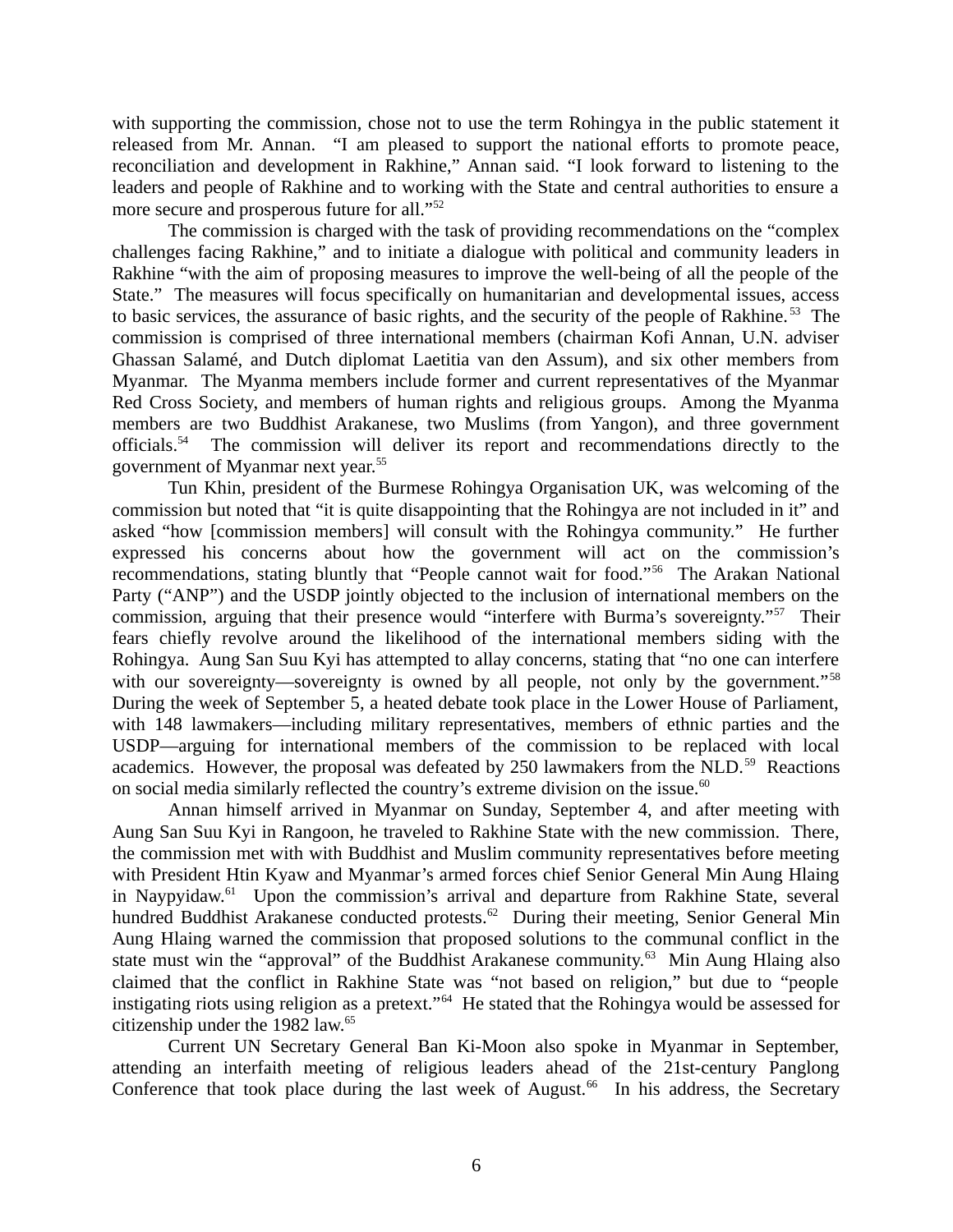General emphasized that hate speech must be curbed, and during the meeting, Union Minister for Culture and Religious Affairs Aung Ko announced that the second draft of the Hate Speech Law had been completed and would soon be submitted to parliament.<sup>67</sup> An opinion article by Fiona Macgregor in the Myanmar Times argued that misogyny is hate speech too and that protections against it should be included in the bill.<sup>68</sup>

Other efforts across the country also focused on improving conditions for women. Counselors from the Metta Foundation, an organization combating gender-based violence, are working in the camps for internally displaced people in Kachin.<sup>69</sup> An article in the Myanmar Times highlighted the work done by the Metta Foundation, including establishing eight centers where girls and women in the camps can access experts on gender-based violence for advice in both government- and non-government zones of Waingmaw Township.<sup>70</sup> The organization also organizes training sessions to help participants understand their rights and also a new awareness of how women should be treated within a family; recognizing the critical role of men in changing gender realities across the country, some of the courses include male participants, and male volunteers for the organization are participating in the fight against gender-based violence.<sup>71</sup>

On September 22, Parliament member Aung Taung Shwe of the ANP, representing Buthidaung Township, requested that the government restrict birth rates within the Muslim community in two Rakhine State townships: Maungdaw and Buthidaung.<sup>72</sup> Citing statistics on population (not yet independently verified, according to Irrawaddy), he argued that Muslim Rohingya were having proportionally more children than the Buddhist Arakanese and that restricting the birthrate would be an appropriate area in which to enforce the Protection of Race and Religion laws.<sup>73</sup> Union Minister for Health and Sport Dr. Myint Htwe condemned the ANP lawmaker's request as a violation of "medical ethics" to sterilize women against their will. His ministry, he added, could not take action to restrict birth rates without an order from the President and the Union government.<sup>74</sup> In its article, the Irrawaddy included comments from David Scott Mathieson, senior researcher on Myanmar in the Asia Division of Human Rights Watch, expressing the organization's outrage over the proposal.<sup>75</sup>

A few days later, on September 27, a Thematic Report on Fertility and Nuptiality, was published based on data from 2014 Myanmar Population and Housing Census, showing a drastic need for better family planning options, especially in poor areas, and for more investment in girls' education.<sup>76</sup> The UNFPA, which provided support to the government ministry for the study, stated that fertility rates were highly influenced by geographical and socioeconmic factors, including women and girls' education levels, and that "young people in particular are vulnerable to unintended pregnancy but often face barriers related to taboos and stigma when it comes to accessing reproductive health information and contraceptives. They need knowledge to make informed decisions about their sexuality and health."<sup>77</sup> After discovering that Myanmar has the second-highest rate in the region of women who never marry, Dr. Khine Khine Soe, the director of the Population Department under the Ministry of Labour, Immigration and Population, said at the launch of the report on Tuesday in Naypyidaw, "We now face the question of how to address the issue of single women." The Ministry stated that the country was in need of a population policy, which would set a target nationwide population, in response to an overall decline in the fertility rate and an increase in the number of unmarried women. Gender rights activists argued that if the government wants more women to marry or have children, it needs to provide incentives for working mothers, including child care centers. $78$ 

For several years, NGOs and the government have also been working on a National Prevention of Violence against Women bill. While such legislation still has not been released,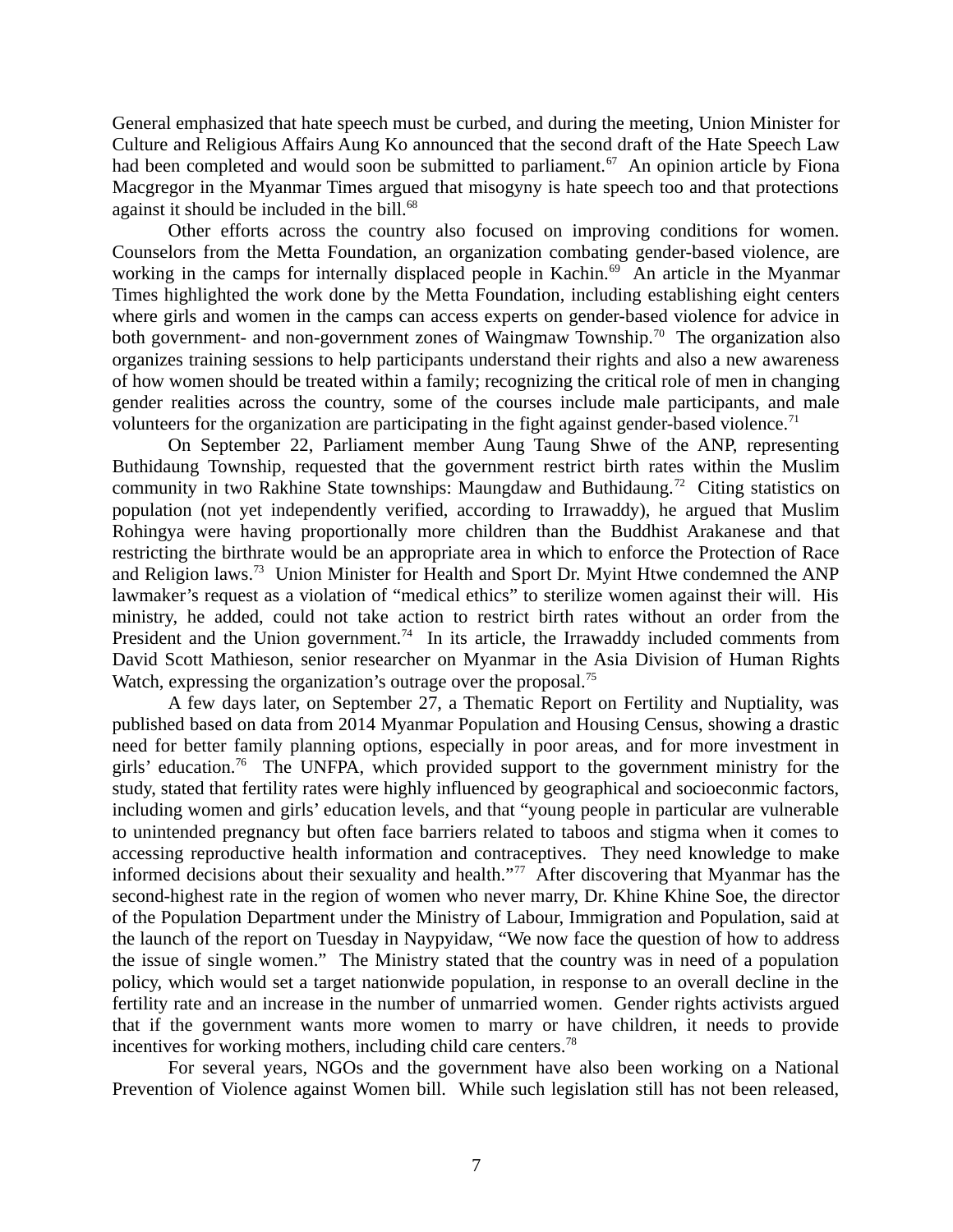Myanmar Now conducted an interview on August 31 with Aye Thada Hla, communications coordinator of the Gender Equality Network, regarding the work that has been taking place across the country on women's rights, including combating gender-based violence and efforts focused on sexual health more broadly.<sup>79</sup>

Locally based NGOs in Myanmar are requesting to be involved more regularly in decisions on humanitarian aid and development. These NGOs have argued that their local knowledge gives them an advantage over large international NGOs in many of the situations that most need development assistance, but that they often lack adequate funding to respond quickly to such situations.<sup>80</sup> Although the contributions of local NGOs, particularly in emergency situations, is widely recognized, figures released by the United Nations earlier this year show that developing-country NGOs receive only 0.2 percent of international humanitarian assistance.<sup>81</sup> A report released by Paung Ku argued that although many international NGOs work with local NGOs in Myanmar, the relationships do not constitute partnerships, but could rather be described as sub-branding.<sup>82</sup> The report stated that the Myanmar groups have no part in decision-making and act only as operators on the ground.<sup>83</sup> On a more global scale, the UN Office for the Coordination of Humanitarian Aid ("OCHA") is backing the demands of developing-country NGOs for localization and local leadership. Mr. Pierre Peron in OCHA's Yangon office said the agency would try to use its role as a coordinator to ensure that the demands of Myanmar NGOs were heard and to design funding systems that were accessible to  $local$  groups. $84$ 

In spite of the many efforts underway to protect minority groups, serious challenges remain. On September 18, Rakhine State's Security and Border Affairs Minister, Colonel Htein Lin placed an order to demolish more than 3,000 buildings—including 12 mosques and 35 madrasas (schools)—associated with the Rohingya population in Maungdaw and Buthidaung, alleging that they had been built illegally.<sup>85</sup> In a joint statement on September 23, local and international Rohingya Muslim groups declared that the order has "caused consternation to the entire Rohingya community," and that "this demolition project is part of their [Rakhine State Government's] long-drawn-out annihilation and ethnic cleansing policy of the defenseless Rohingya people." In a separate statement on September 27, Christian Solidarity Worldwide also called upon the government to halt the demolition, to protect religious sites and to uphold the right to freedom of religion and other basic freedoms. $86$  The statement also called for the lifting of aid restrictions and the restoration of internally displaced persons to their homes and properties.<sup>87</sup>

#### **III. Economic Development**

#### <span id="page-7-1"></span><span id="page-7-0"></span>**A. Developments in the Legal Framework of Economic Development**

A dam project in northern Myanmar continues to be a central point of discussion between Chinese and Myanma leaders.<sup>88</sup> Aung San Suu Kyi, in her capacity as Myanma Minister of Foreign Affairs, traveled to Beijing in late August to meet with Premier Li Keqiang and other Chinese officials on trade and other matters.<sup>89</sup> Known as the Myitsone dam, the dam and other projects have been on hold due to protests from Myanmar citizens due to environmental and other concerns.<sup>90</sup> Shortly before her visit, Aung San Suu Kyi announced the establishment of a commission to review the Myitsone dam and other projects along the Ayevarwady River.<sup>91</sup> The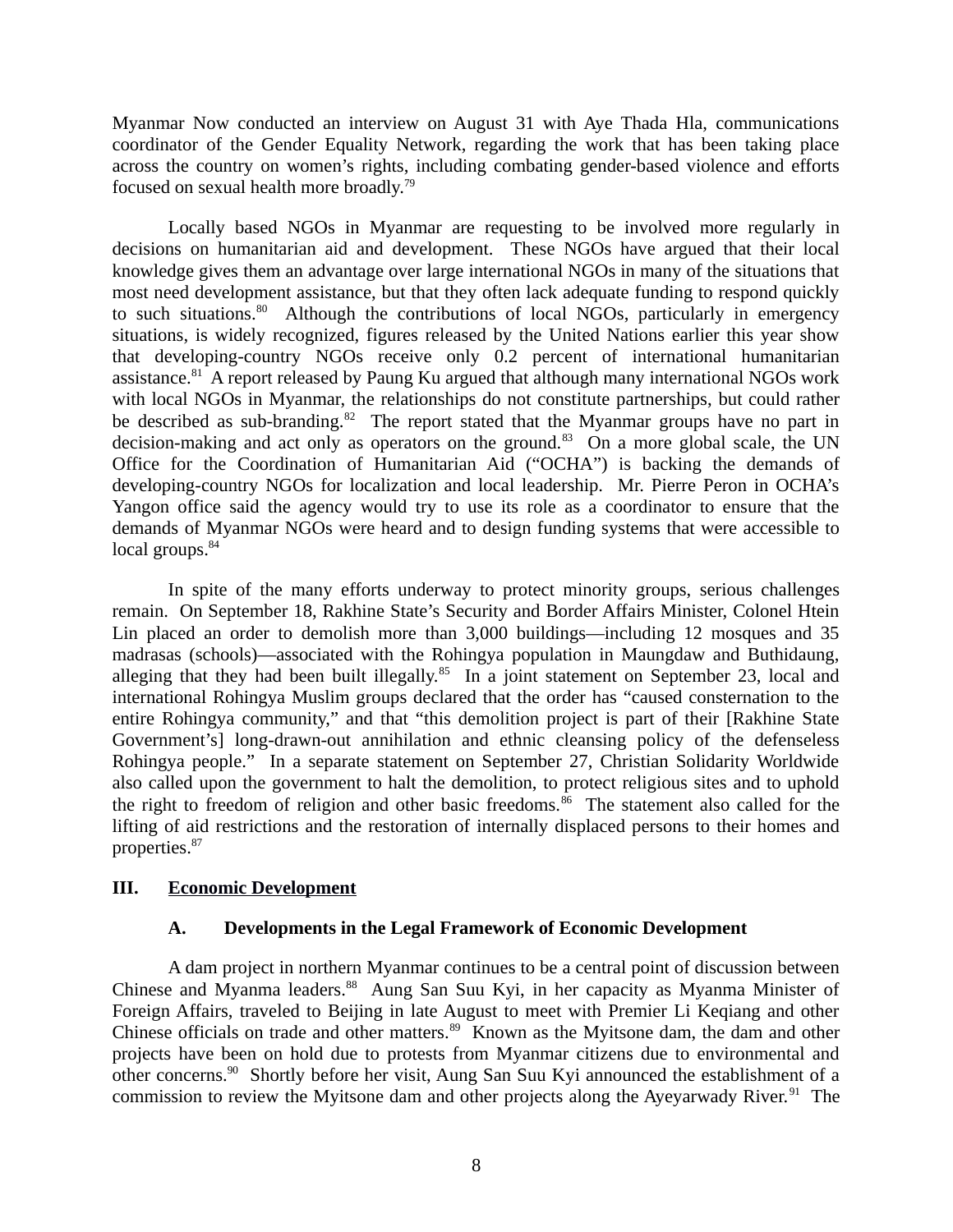commission is tasked with evaluating the social and environmental impacts of various projects and making proposals for the mutual benefit of Myanmar and Chinese investors.<sup>92</sup> A report by the commission is due by November 11, 2016. $93$ 

In August, U.S. Assistant Secretary of State for Economic and Business Affairs Charles H. Rivkin traveled to Myanmar.<sup>94</sup> The purpose of the visit was to interact with government leaders, civil society groups, small and medium enterprises, and entrepreneurs to understand the opportunities in the development of key sectors of Myanmar's economy.<sup>95</sup> The U.S. delegation included representatives from IBM, Chevrolet, Coca-Cola, General Motors, Deloitte, and the Massachusetts Institute of Technology.<sup>96</sup> The visit was a stop on the U.S. State Department's "American Innovation Roadshow," a program that "highlights American entrepreneurship and innovation and encourages governments to adopt regulatory rules that attract investors and create jobs."<sup>97</sup> Mr. Rivkin discussed the visit in a wide-ranging interview with the *Los Angeles Times* on U.S.-Myanma commercial and governmental relations.<sup>98</sup> In particular, he noted that U.S. business leaders have a keen interest in making investments in Myanmar, particularly given its proximity to "half of the world's consumers," but that obstacles, such as decaying infrastructure and outdated laws, remain.<sup>99</sup> Mr. Rivkin also said that "American investors need three basic concepts – transparency, predictability and the rule of law." $100$ 

Myanmar Citizens Bank received approval to commence trading on the Myanmar's new stock exchange on August  $26.^{101}$  It has been reported that First Private Bank, Myanmar Agricultural Business Public Corporation, and Great Hor Han are also expected to begin trading.<sup>102</sup>

On September 29, Myanmar's Lower House of Parliament passed the long-awaited Myanmar Investment Law, and on October 4, the bill was approved by the Upper House.<sup>103</sup> The new investment law, which combines the Foreign Investment Law drafted in 2012 and Citizens' Investment Law drafted in 2013, includes tax breaks which are different from those stipulated under the former USDP government.<sup>104</sup> The law also seeks to remedy many of the perceived weaknesses with the existing foreign direct investment law, such as requirements to seek permission for every proposal from the Myanmar Investment Commission, incentives to avoid settling a dispute peacefully before going to arbitration, lack of legal descriptions on monetary policy in connection with the transfer of foreign currency, an abundance of required paperwork, the investment commission's monopoly of authority, and potential discrimination against foreign investors in favor of local investors.<sup>105</sup> The prompt approval of the bill was viewed as a response to exuberant foreign investors wishing to invest in Myanmar following the U.S. announcement that it would lift all remaining executive economic sanctions against Myanmar.<sup>106</sup>

#### <span id="page-8-0"></span>**B. Land Seizures**

The NLD government has continued its efforts to "solve all land-grab cases within one year" from taking office.<sup>107</sup> Estimates indicate that the number of land-grab cases that arose under the prior USDP administration "is in the hundreds of thousands," and that between three to five million acres of land were forcibly taken by the military under the prior USDP regime.<sup>108</sup> Although the previous military-dominated parliament did have two bodies to investigate and mediate land-grab cases, each of these investigative bodies was criticized for "dragging its feet."<sup>109</sup> The investigative bodies reviewed approximately 17,000 cases of land seizure claims,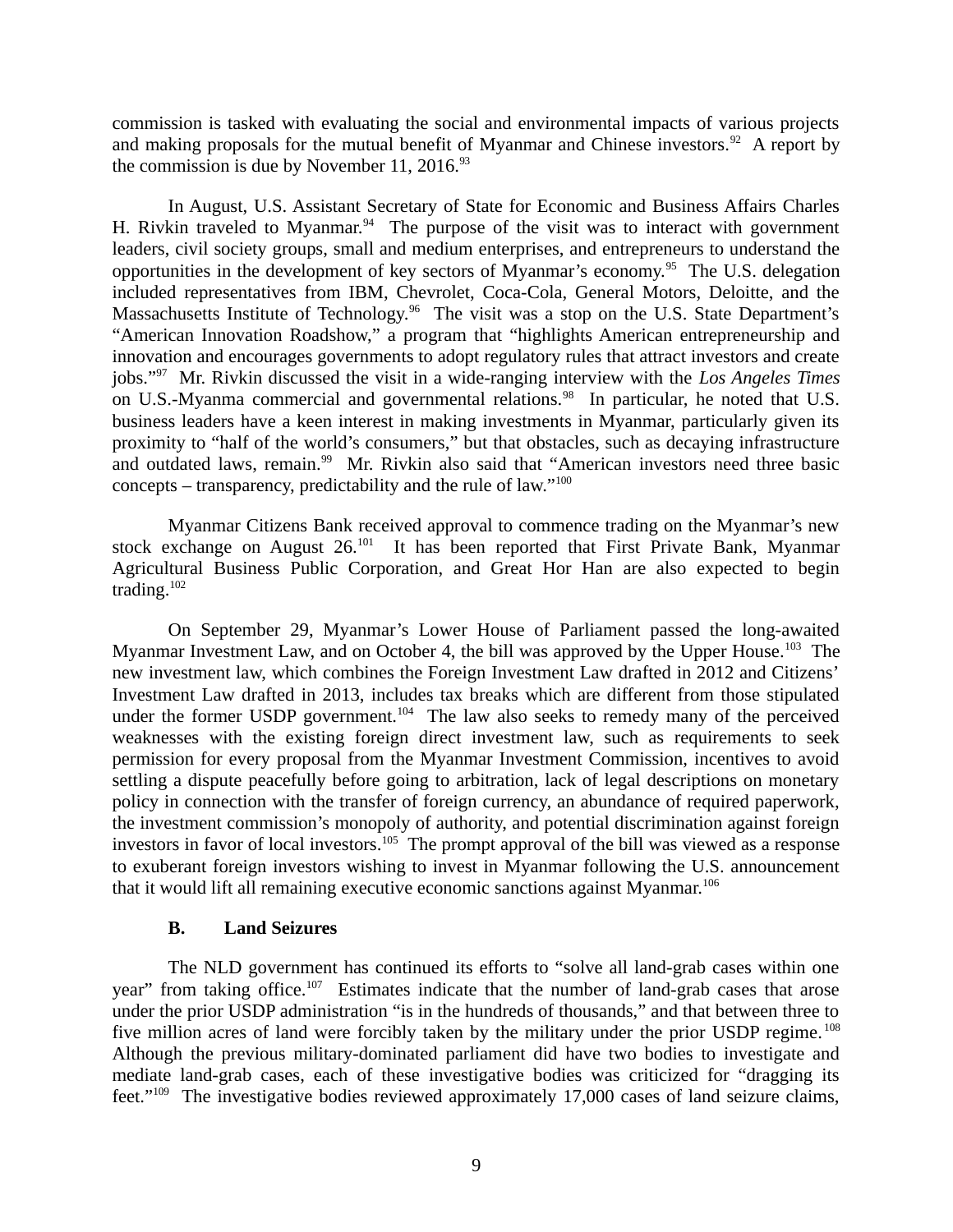but resolved only 1,000 such claims. $110$  There are ongoing complications with returning confiscated land, including the complexity of the cases and the absence of a clear paper trail.<sup>111</sup> Many documents related to land seizures have been destroyed by the damp climate and cyclone Nargis.<sup>112</sup> Further, much of the land has been divided and re-sold, which complicates efforts to settle disputes.<sup>113</sup> In some areas, stakeholders are unhappy with the progress made. Farmers have claimed that many members of the government committee tasked with investigating land grabs and resolving disputes at the township and region level were involved in forced land seizures under previous governments, and that it is therefore inappropriate for them to play a role in resolving land disputes. $114$ 

The Asian Highway project, designed to serve as a trade link between Myanmar and Thailand has reportedly displaced local communities who live along the route in Karen State.<sup>115</sup> Members of the Karen Environmental and Social Action Network have indicated that this is of particular concern because the area is "conflict-torn" and "partially controlled by several different militias," making it less safe for fleeing civilians.<sup>116</sup> The building of the highway "has been responsible for fueling fighting, displacement and numerous human rights violations."<sup>117</sup> Further, the local villagers are reportedly "subject to the whims of the Ministry of Construction, and have been displaced and coerced into accepting unfair compensation for the loss of their lands."<sup>118</sup> A report indicates that "at least 17 households were forcibly evicted from their land under orders issued by the state government, which failed to provide adequate compensation."<sup>119</sup> Even those who were not evicted from their property suffered as "they were not fairly compensated for environmental damage to their farmlands as a result of the project."<sup>120</sup> At a press conference in Rangoon, Karen representatives have indicated that land confiscation "has had particularly adverse impacts on women."<sup>121</sup>

In the Yangon region, approximately 1,000 squatters living in a community of 426 huts have refused to vacate their homes along the Yangon-Mandalay highway.<sup>122</sup> Residents have indicated that "if they were displaced, they would reconvene on the site…as soon as the bulldozers...left."<sup>123</sup> The previous government tried to evict those who live along the highway in December 2015, but the squatters returned to the same place after the attempted eviction.<sup>124</sup> The squatters have indicated that they do not have anywhere else to go but would be open to being provided with another plot of land that is "somewhere [they] can live."<sup>125</sup> At the end of September, the "tent-dwellers" were granted a reprieve to "avoid making them homeless in the rain." $^{126}$ 

In Magwe Region's Sinbaungwe township, villagers are calling for the "reconstitution of committees in the township tasked with resolving seized land claims, saying their current memberships do not have locals' approval."<sup>127</sup> The committee was formed by "picking the 10household group elders' names" and does not include any farmers' representatives.<sup>128</sup> The farmers in this area have been campaigning for the return of land seized in the late 1990s and have formally submitted a complaint for the third time this year asking for the return of the land.<sup>129</sup> At the time of the seizure, farmers were offered compensation equal to approximately \$0.01 per acre.<sup>130</sup> So far no action has been taken by the government to resolve these claims.<sup>131</sup>

In Rakhine State, the Chief Minister "has ordered a halt to fencing around the perimeter of an industrial ward" on account of farmers' reports that their lands had been confiscated fifteen years earlier.<sup>132</sup> The Chief Minister indicated that the new government "would investigate the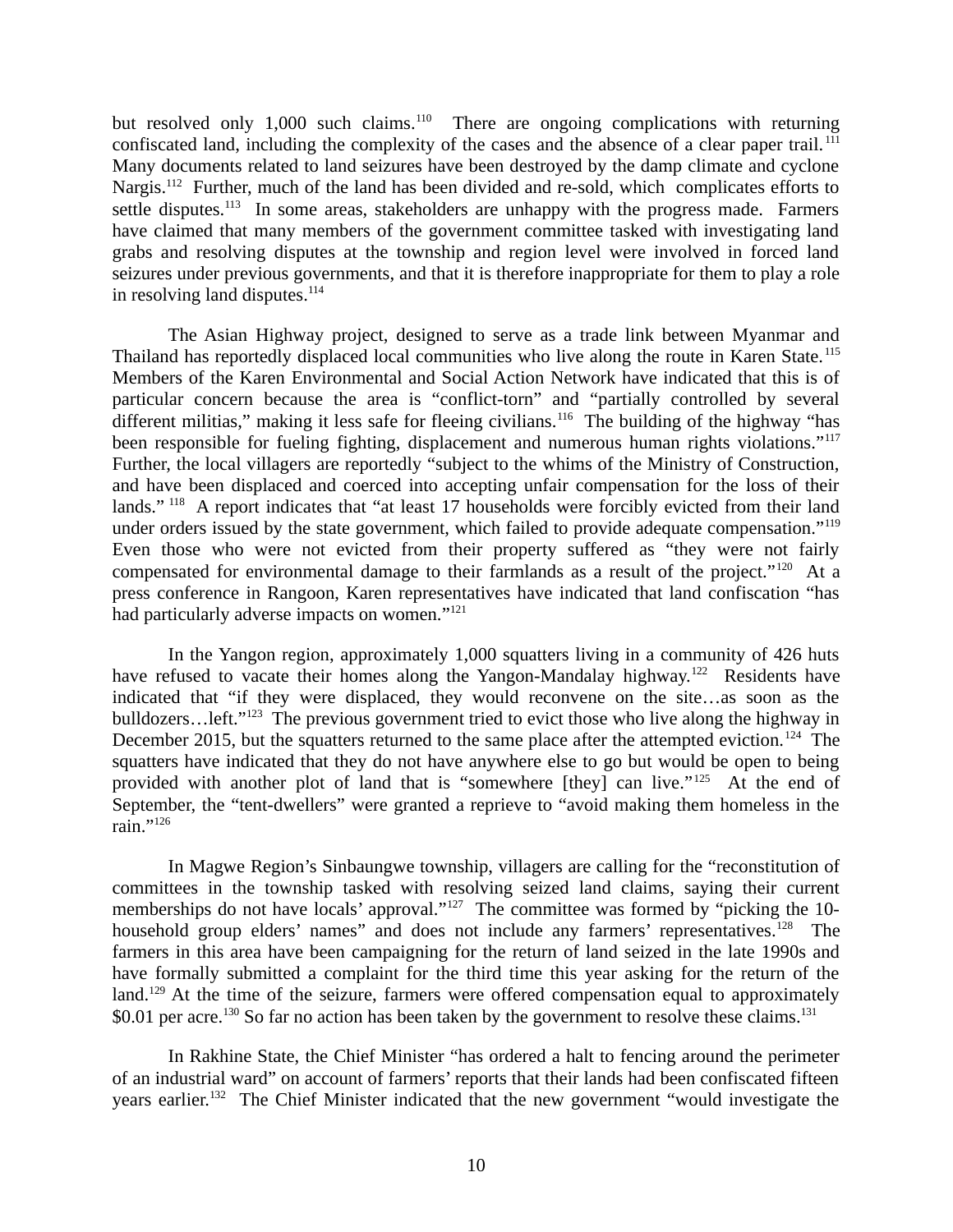allegations of land grabbing" and determine appropriate next steps. $133$  The price of land in the area has skyrocketed and farmers, many of whom never received compensation from the government, are demanding that they are "compensate[d] in line with the local real estate market price."134

Also in Rakhine state, twenty-one local farmers reportedly spurned a compensation ceremony "when they arrived to find that the event was being staged to conclude the matter of damage to their farmlands without attempting to rectify the destruction."<sup>135</sup> When the villagers arrived at the ceremony they realized that, contrary to a previous agreement, the Chinese oil and gas firm responsible for the compensation seemed to be "implying that it would no longer be responsible [for] repair [of] the damaged lands."<sup>136</sup>

In Sagaing Region, farmers received police permission for a protest against a nickel project.<sup>137</sup> Land farmed for 70 years was seized for building the project.<sup>138</sup> More than 3,000 acres of land was seized and the only compensation paid was for a fraction of the crops damaged.<sup>139</sup> No compensation was paid for the land, and the farmers are now demanding that compensation be paid at the current rates.<sup>140</sup> The local MP indicated that it could take up to five years to resolve the issue.<sup>141</sup>

## **IV. Ethnic Violence**

## <span id="page-10-1"></span><span id="page-10-0"></span>**A. Peace Talks**

The Panglong Conference was held from August 31 to September 3, where hundreds of representatives of Myanmar's ethnic tribes gathered in Naypyidaw for the multi-day talks.<sup>142</sup> During her opening remarks on the first day of the Panglong Conference, Aung San Suu Kyi appealed for unity and stressed peace as a priority.<sup>143</sup> "This is a unique opportunity for us to accomplish a great task that will stand as a landmark throughout our history. If all those who play a part in the peace process cultivate the wisdom to reconcile differing views for the good of the people, we will surely be able to build the democratic federal union of our dreams," she said.<sup>144</sup> "Only if we are all united, our country will be at peace. Only if our country is at peace, will we be able to stand on equal footing with other countries in our region and across the world."145

U.N. Secretary-General Ban Ki-moon attended and gave a speech at the Panglong Conference.146 At a joint news conference with Aung San Suu Kyi on August 30, the Secretary-General said that the world is very concerned about the tens of thousands of Rohingya Muslim refugees.<sup>147</sup> "They deserve hope—all of Myanmar's people, of every ethnicity and background, should be able to live in equality and harmony, side by side with their neighbors," he said.<sup>148</sup> Earlier, on August 23, the deputy director of the President's Office, Zaw Htay, announced that the Secretary-General would be attending the Panglong Conference as the government invited him to the Panglong Conference after he expressed an interest in attending.<sup>149</sup> This is the Secretary-General's first visit to Myanmar since Aung San Suu Kyi's NLD replaced the armybacked government in March.<sup>150</sup>

Representatives from three armed groups—the Arakan Army (AA), the Myanmar National Democratic Alliance Army (MNDAA), and the Palaung State Liberation Front/Ta'ang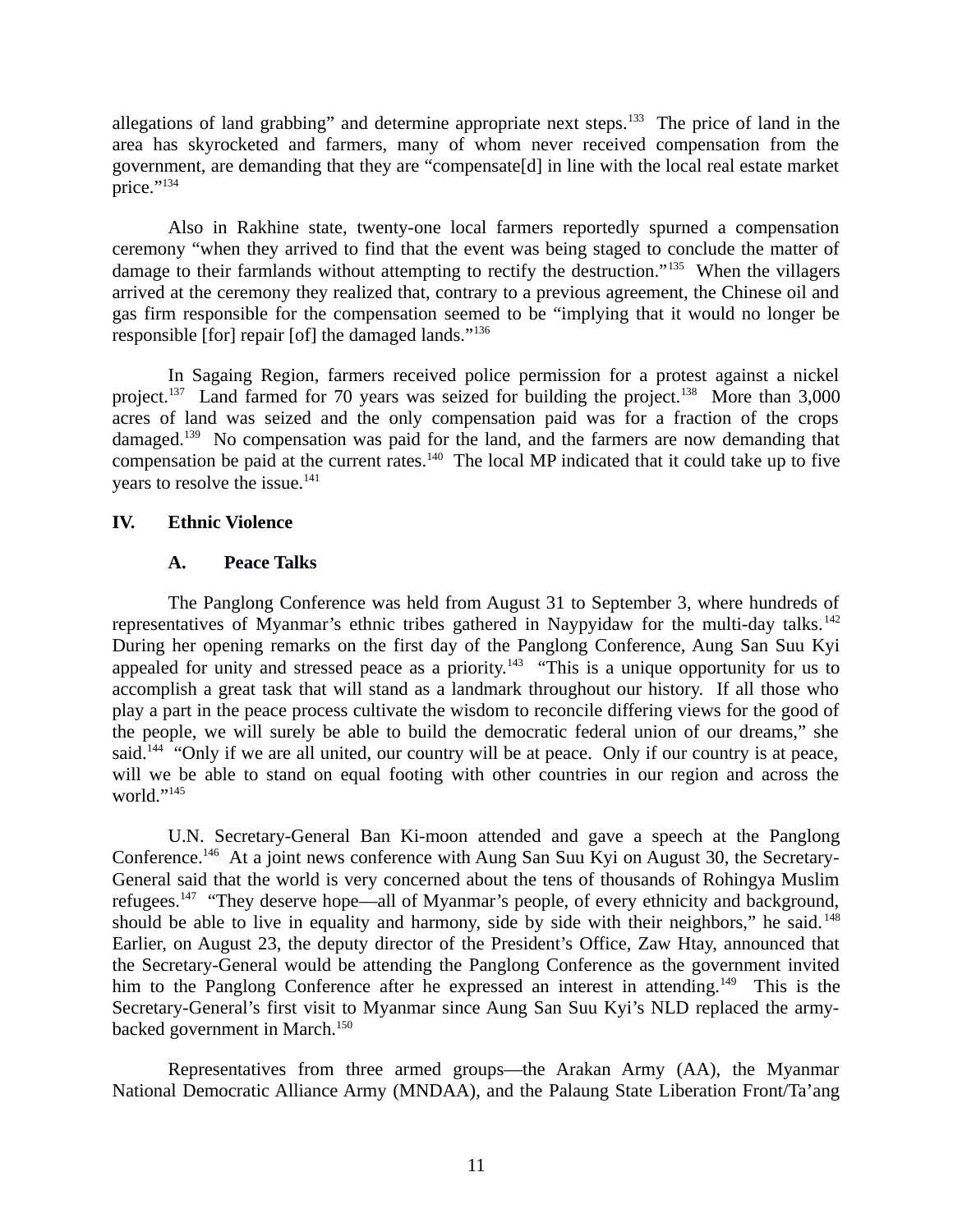National Liberation Army (PSLF/TNLA)—were not invited to the Panglong Conference.<sup>151</sup> The three groups' status has remained uncertain for weeks, in part complicated by a demand that they turn over their arms to a mutually agreed third party in order to formally join the peace process.<sup>152</sup> That condition, which the three groups view unfavorably, stems from a temporary alliance they formed last year in northeast Shan State, where conflict with the Tatmadaw that first flared in February in the Kokang Self-Administered Zone dragged on for months.<sup>153</sup> Reuters reported on August 12 that the Myanmar military was no longer requiring that the three armed ethnic groups disarm before joining the conference, but the Myanmar army did not issue an official announcement confirming this.<sup>154</sup>

According to a member of the conference organizing committee, the government also allowed five delegates from 70 political parties whose candidates didn't win in the country's national elections last November to attend the Panglong Conference.<sup>155</sup> The government also invited representatives from the United Nations and international organizations to attend the Panglong Conference.<sup>156</sup>

Some ethnic rebel groups had expressed concern that the government scheduled the Panglong Conference for too early a date, limiting the opportunities for all parties to participate and jeopardizing the chances of success.<sup>157</sup> Lamai Gum Ja of the Kachin Peace Creation Group said on August 12 that the ethnic groups need more time to prepare for the talks.<sup>158</sup> He and several colleagues complained that the government set the date without consulting them, and that fighting continued between government troops and the Kachin and Shan minorities even after the meeting was announced.<sup>159</sup> "It is still too early to say" whether the Panglong Conference is representative of the aspirations of all groups, according Khu Oo Reh, the spokesman of the United Nationalities and Federal Council, a group that represents all ethnic armed groups.<sup>160</sup> "But we really hope that we can achieve real democracy and equality for all ethnic groups, and self-determination in our region."<sup>161</sup>

Ultimately, it was clear before the conference began that no significant decisions would be made at the conference, which ended a day earlier than it was originally scheduled to conclude because the framework for political dialogue remained incomplete. Some delegates lamented the resulting lack of substantial debate. Nevertheless, the Panglong Conference made symbolic progress in the end. Some 1,800 participants from across government, the Tatmadaw, 17 of 21 ethnic armed organisations, and political parties came together at the conference to discuss Myanmar's political future. Such cooperation represented a great leap for a country that began its political transition from a military dictatorship only five years ago.

## <span id="page-11-0"></span>**B. Violence Against Ethnic Rebel Groups**

As discussed in the July Report, in a rare public admission of wrongdoing by the stillpowerful military in July, Army spokesman and chief of military security affairs Lt-Gen Mya Tun Oo told reporters the army was responsible for killing five men from Mong Yaw village and said the culprits would be prosecuted. Witnesses had previously said that soldiers rounded up dozens of men from the village, in an area riven by a long-running ethnic insurgency, on June 25 and led five away.<sup>162</sup> Their bodies were found in a shallow grave a few days later.<sup>163</sup>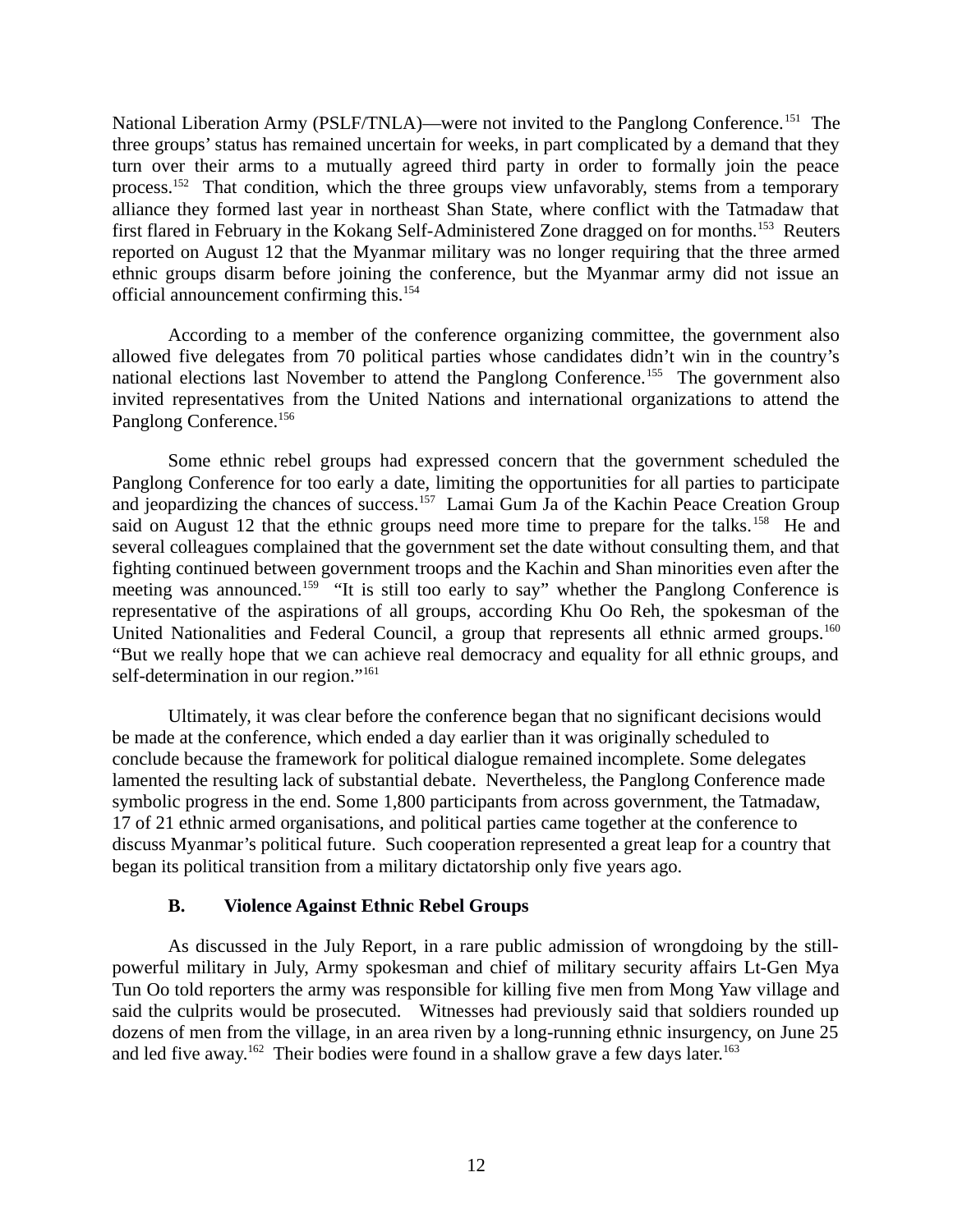In a highly unusual move, the army invited 15 residents from the remote village of Mong Yaw, where the killings took place, to witness the court martial at a nearby military base on August 9.<sup>164</sup> "The judge read the murder case reports and asked for confessions from the soldiers, who admitted they were responsible," said Sai Kaung Kham, a Mong Yaw villager who has been helping the families attending the military trial.<sup>165</sup> Mong Yaw lies in a distant corner of Shan State, where thousands of people have been displaced by decades of fighting between the military and ethnic insurgents.<sup>166</sup> Military representatives contacted in the capital Naypyitaw and at the Northeast Command in Lashio did not respond to multiple requests for comment about the trial. $167$ 

Both the news conference by one of the country's most senior generals and the invitation to villagers to attend the military trial were unprecedented.<sup>168</sup> The army has occasionally acknowledged troops have been at fault in previous incidents, but has usually done so in vaguely worded official statements.<sup>169</sup> The response this time suggests a heightened sensitivity about the military's image as it tries to present itself as a responsible partner in Myanmar's democratic transition and seeks closer ties with Western counterparts.<sup>170</sup> Myanmar's armed forces have often been accused by human rights groups of abuses during decades of conflict with ethnic armed groups in the country's lawless border zones, but campaigners such as Amnesty International say it is extremely rare for soldiers to be held to account.<sup>171</sup>

According to the witnesses present at the court martial, three officers and three lowerranking soldiers admitted to murdering the villagers.<sup>172</sup> The seventh serviceman, the highestranking of those on trial, said he did not order the soldiers to "kill" the villagers, but to "clear them out."<sup>173</sup> The soldiers said they had arrested and interrogated five men and found two of them were related to a local ethnic armed group.<sup>174</sup> They said they asked their superiors for further instructions, villager Sai Kaung Kham said.<sup>175</sup> The low-ranking soldiers then proceeded to kill the villagers, acting on orders, the witnesses at the trial said.<sup>176</sup> "They were worried that if they let the three villagers go back, they would tell others they had been tortured," the soldiers told the court martial, according to Sai Kaung Kham.<sup>177</sup> Before killing them, the soldiers dressed some of the men in camouflage trousers, Sai Kaung Kham and other witnesses said.<sup>178</sup>

Residents from Shahtuzup village in Kachin State's Hukawng Valley believe that two men that have been missing since August 12 are being detained by the Myanmar Army.<sup>179</sup> Since the beginning of August, the area has been a scene of heavy fighting with the Kachin Independence Army ("KIA").<sup>180</sup> Elders from Sanpya Ward in Shahtuzup, where the men are from, met with soldiers to ask for their release but were told to return later with their identification.<sup>181</sup> When they came back with papers in hand, the soldiers said they were too busy with the fighting to look into the matter, causing great concern for the men's families and their fellow villagers.<sup>182</sup> Fighting between the KIA Brigade 2's Battalion 14 and Myanmar Army has caused the displacement of over 1,000 people.<sup>183</sup> Residents of Hka Da Zup and Lawt Ja villages reported that the Myanmar Army deployed heavy weapons for 30 minutes on August 14.<sup>184</sup> All the gold mines in the area controlled by KIA Battalion 14 to the west of Shahtuzup have closed since the fighting started, which started only days after the armed group's political wing, the Kachin Independence Organization, hosted the ethnic summit in eastern Kachin State.<sup>185</sup>

Just hours before the Panglong Conference was due to get underway, representatives from the insurgents reported that the Myanmar military had launched new attacks on rebel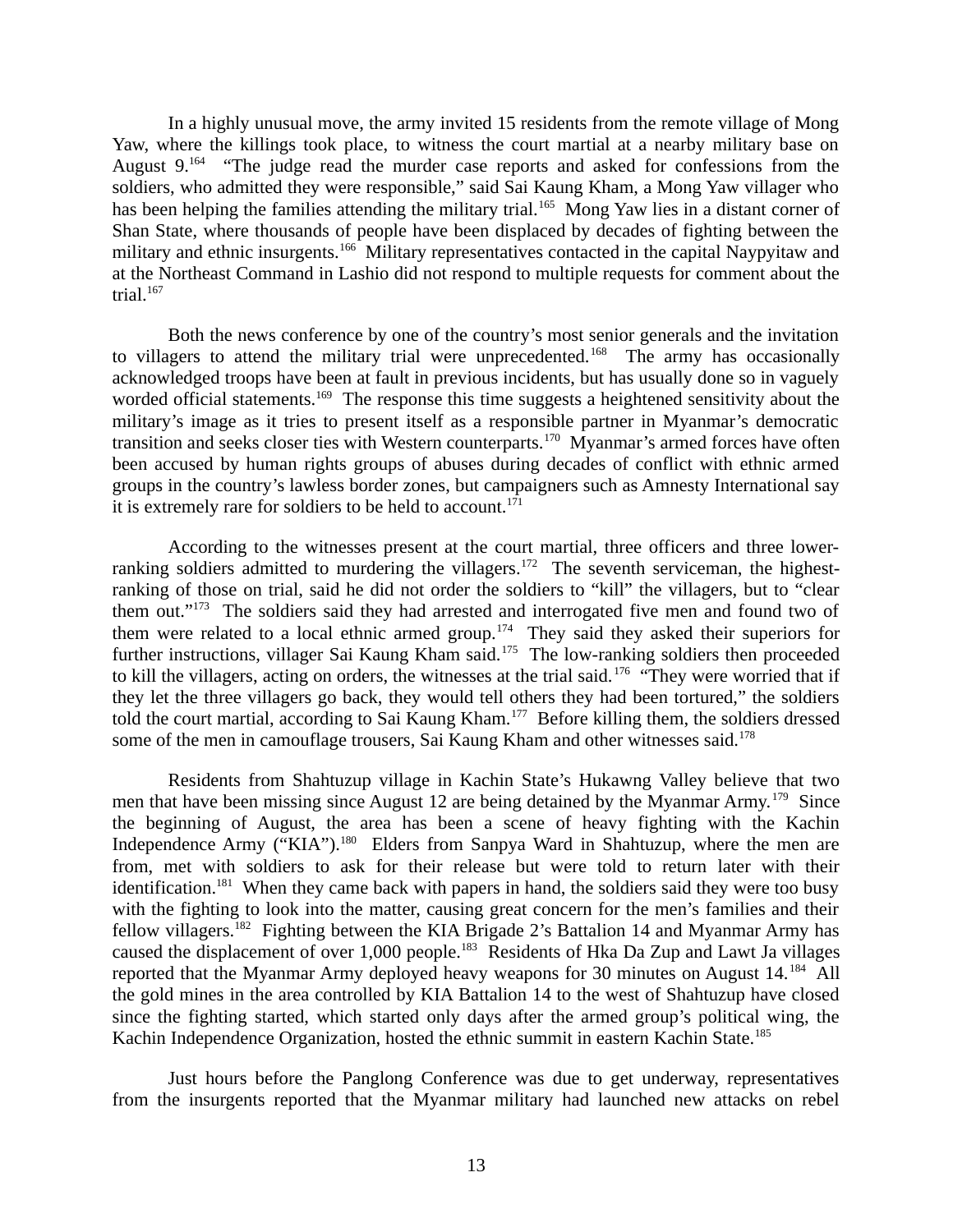positions in the northern states of Shan and Kachin on the morning of August 30.<sup>186</sup> They said the move threatened to scupper progress at the peace talks.<sup>187</sup> "For the moment it is hard for any group to believe or trust the army," said one negotiator for the armed rebels, who asked not to be named as the talks are sensitive.<sup>188</sup> "Here [in the national capital Naypyidaw] they are talking about peace. There, they are fighting," he added.<sup>189</sup>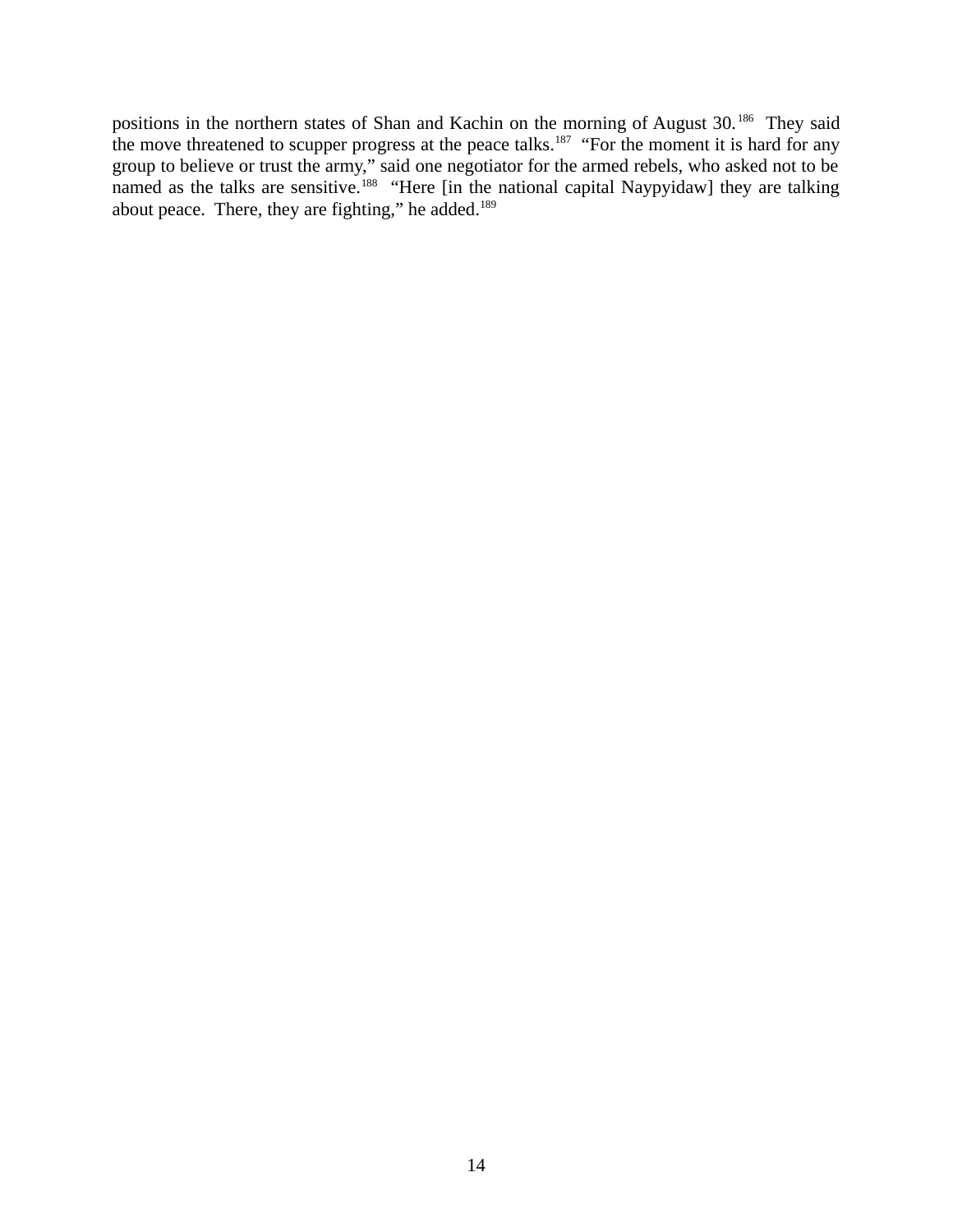1

| Myanmar Times, August 4, 2016: http://www.mmtimes.com/index.php/national-news/yangon/21759-mps-voice-need-to-prioritise-<br>drop-in-crime.html.                                         |
|-----------------------------------------------------------------------------------------------------------------------------------------------------------------------------------------|
| $\overline{2}$<br>Id.                                                                                                                                                                   |
| 3                                                                                                                                                                                       |
| Id.                                                                                                                                                                                     |
| 4                                                                                                                                                                                       |
| Id.                                                                                                                                                                                     |
| 5                                                                                                                                                                                       |
| Id.                                                                                                                                                                                     |
| 6                                                                                                                                                                                       |
| Eleven Myanmar, August 8, 2016: http://www.elevenmyanmar.com/politics/5704.                                                                                                             |
| 7<br>Id.                                                                                                                                                                                |
| 8                                                                                                                                                                                       |
| Myanmar Now, August 24, 2016: http://www.myanmar-now.org/news/i/?id=3fba396e-0788-455f-843d-97db39decfce.                                                                               |
| 9                                                                                                                                                                                       |
| Id.                                                                                                                                                                                     |
| 10                                                                                                                                                                                      |
| Id.                                                                                                                                                                                     |
| 11                                                                                                                                                                                      |
| Id.                                                                                                                                                                                     |
| 12                                                                                                                                                                                      |
| Id.                                                                                                                                                                                     |
| 13<br>Myanmar Times, August 30, 2016: http://www.mmtimes.com/index.php/opinion/22194-myanmar-s-plan-for-police-reform-is-an-                                                            |
| opportunity-for-the-international-community.html.                                                                                                                                       |
| 14                                                                                                                                                                                      |
|                                                                                                                                                                                         |
| The International Institute for Strategic Studies, September 6, 2016: https://www.iiss.org/en/iiss%20voices/blogsections/iiss-voices-                                                   |
| 2016-9143/september-5517/myanmar-panglong-conference-3ba3.                                                                                                                              |
| 15                                                                                                                                                                                      |
| Myanmar Times, September 5, 2016: http://www.mmtimes.com/index.php/national-news/22313-not-without-wrinkles-peace-                                                                      |
| conference-lauded-for-taking-landmark-first-steps.html.                                                                                                                                 |
| 16                                                                                                                                                                                      |
| Id.                                                                                                                                                                                     |
| 17                                                                                                                                                                                      |
| Id.                                                                                                                                                                                     |
| 18<br>Id.                                                                                                                                                                               |
| 19                                                                                                                                                                                      |
| Burmalink, September 4, 2016: http://www.burmalink.org/aftermath-21st-century-panglong-positive-symbolism-throws-door-<br>earnest-negotiations-wide-open/.                              |
| 20                                                                                                                                                                                      |
| Myanmar Times, September 5, 2016: http://www.mmtimes.com/index.php/national-news/22313-not-without-wrinkles-peace-                                                                      |
| conference-lauded-for-taking-landmark-first-steps.html.                                                                                                                                 |
| 21                                                                                                                                                                                      |
| "MP urges Union government to cut national corruption", Eleven, August 5, 2016, http://www.elevenmyanmar.com/local/5582                                                                 |
| 22<br>"Lawmakers demand revamp of anti-corruption measures", The Irrawaddy, August 11, 2016,<br>http://www.irrawaddy.com/burma/lawmakers-demand-revamp-of-anti-corruption-measures.html |
| 23                                                                                                                                                                                      |
| Id.                                                                                                                                                                                     |
| 24                                                                                                                                                                                      |
| Id.                                                                                                                                                                                     |
| 25<br>Id.                                                                                                                                                                               |

26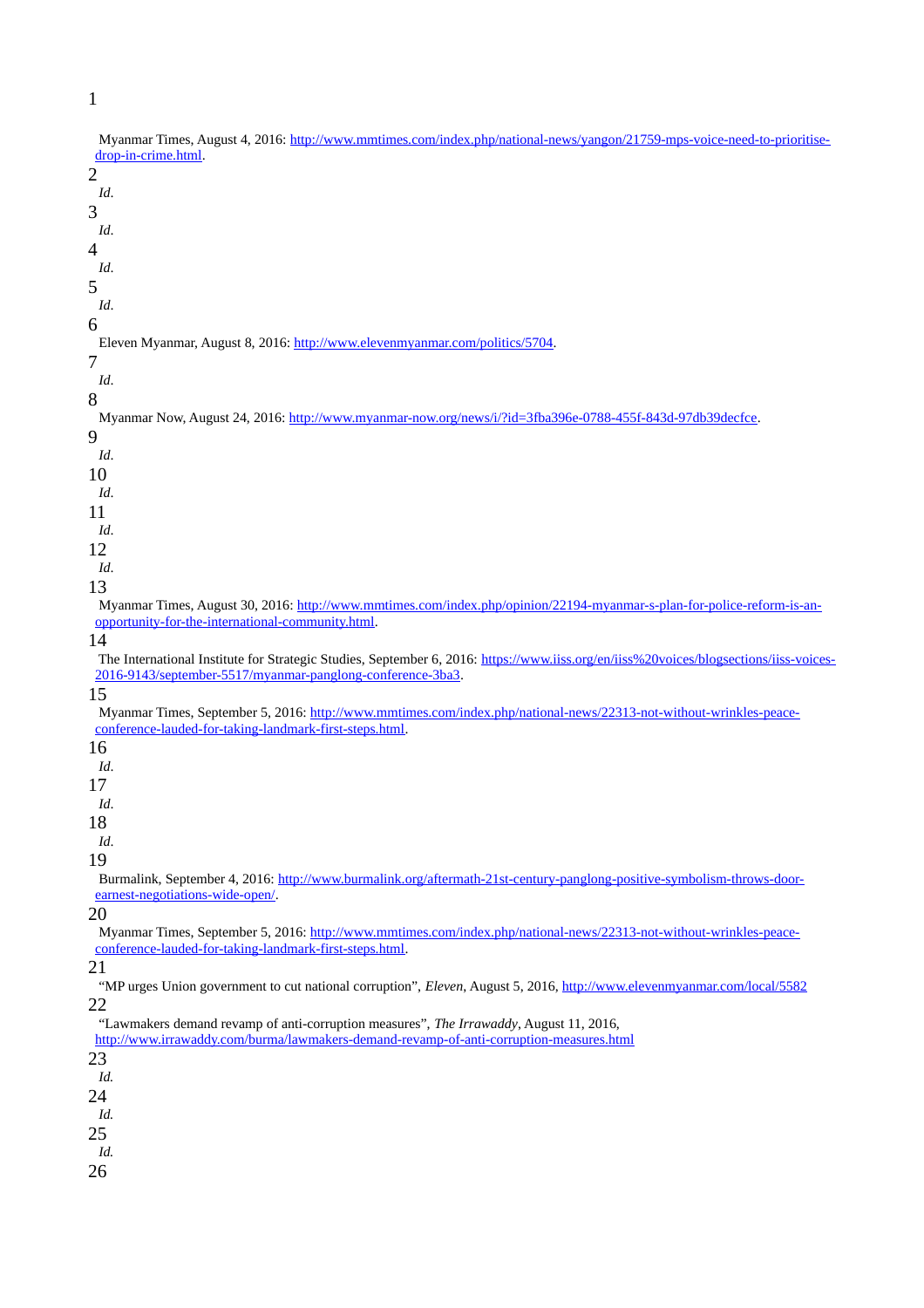#### Reuters, September 14, 2016: http://www.reuters.com/article/us-usa-myanmar-corruptionidUSKCN11K2EI.

27

 "US renews prohibitions on importing Jade", *Myanmar Times*, August 25, 2016, [http://www.mmtimes.com/index.php/national](http://www.mmtimes.com/index.php/national-news/22133-the-united-states-us-renews-prohibitions-on-importing-jade-rubies.html)[news/22133-the-united-states-us-renews-prohibitions-on-importing-jade-rubies.html](http://www.mmtimes.com/index.php/national-news/22133-the-united-states-us-renews-prohibitions-on-importing-jade-rubies.html)

#### 28

 "Jade: A Global Witness investigation into Myanmar's "Big State Secret"", *Global Witness*, October 2015, <https://www.globalwitness.org/jade-story/>

#### 29

"Aung San Suu Kyi moves to clean up Myanmar's murky jade trade", *The Guardian*, August 9, 2016,

<https://www.theguardian.com/global-development/2016/aug/09/aung-sun-suu-kyi-clean-up-myanmar-murky-jade-trade> 30

 "Parliament rejects USDP lawmaker's proposal to challenge US Sanctions, *The Irrawaddy*, August 8, 2016, <http://www.irrawaddy.com/burma/parliament-rejects-usdp-lawmakers-proposal-to-challenge-us-sanctions.html>

31

*Id*.

32

*Id*.

33

 "Lower house shoots down sanctions motion", *Myanmar Times*, August 16, 2016, [http://www.mmtimes.com/index.php/national](http://www.mmtimes.com/index.php/national-news/21978-lower-house-shoots-down-sanctions-motion.html)[news/21978-lower-house-shoots-down-sanctions-motion.html](http://www.mmtimes.com/index.php/national-news/21978-lower-house-shoots-down-sanctions-motion.html)

34

 "Suu Kyi assures China of solution to Myitsone Dam", *The Irrawaddy*, August 19, 2016, [http://www.irrawaddy.com/burma/suu](http://www.irrawaddy.com/burma/suu-kyi-assures-china-of-solution-to-myitsone-dam.html)[kyi-assures-china-of-solution-to-myitsone-dam.html](http://www.irrawaddy.com/burma/suu-kyi-assures-china-of-solution-to-myitsone-dam.html)

35

 "Myanmar Leader to Discuss Contested Dam Project on China Visit", *The Wall Street Journal*, August 17, 2016, <http://www.wsj.com/articles/aung-san-suu-kyi-to-discuss-contentious-dam-project-during-china-trip-1471410443>

36

*Id.*

37

*Id.*

38

"China, Myanmar jostle over Myitsone project during Suu Kyi's visit", *The Hindu*, August 18, 2016,

<http://www.thehindu.com/news/international/china-myanmar-jostle-over-myitsone-project-during-suu-kyis-visit/article9003690.ece> 39

*Id.*

40

 "Aung San Suu Kyi's first China visit dominated by controversial dam project", *ABC News*, August 18, 2016, <http://www.abc.net.au/news/2016-08-18/myanmars-suu-kyi-assures-china-of-solution-to-stalled-dam/7764740>

41

 "Myanmar Leader to Discuss Contested Dam Project on China Visit", *The Wall Street Journal*, August 17, 2016, <http://www.wsj.com/articles/aung-san-suu-kyi-to-discuss-contentious-dam-project-during-china-trip-1471410443> 42

The New York Times, September 14, 2016: http://www.nytimes.com/2016/09/15/world/asia/myanmarobama.html?\_r=0.

43

"Myanmar Leader to Discuss Contested Dam Project on China Visit", *The Wall Street Journal*, August 17, 2016,,

<http://www.wsj.com/articles/aung-san-suu-kyi-to-discuss-contentious-dam-project-during-china-trip-1471410443>

44 *Id*.

45

*Id*.

- 46
- *Id*.
- 47 *Id*.
- 48
- *Id*.
- 49

The Irrawaddy, August 2, 2016: [http://www.irrawaddy.com/burma/bill-committee-moves-to-abolish-controversial-emergency](http://www.irrawaddy.com/burma/bill-committee-moves-to-abolish-controversial-emergency-provisions-act.html)[provisions-act.html](http://www.irrawaddy.com/burma/bill-committee-moves-to-abolish-controversial-emergency-provisions-act.html)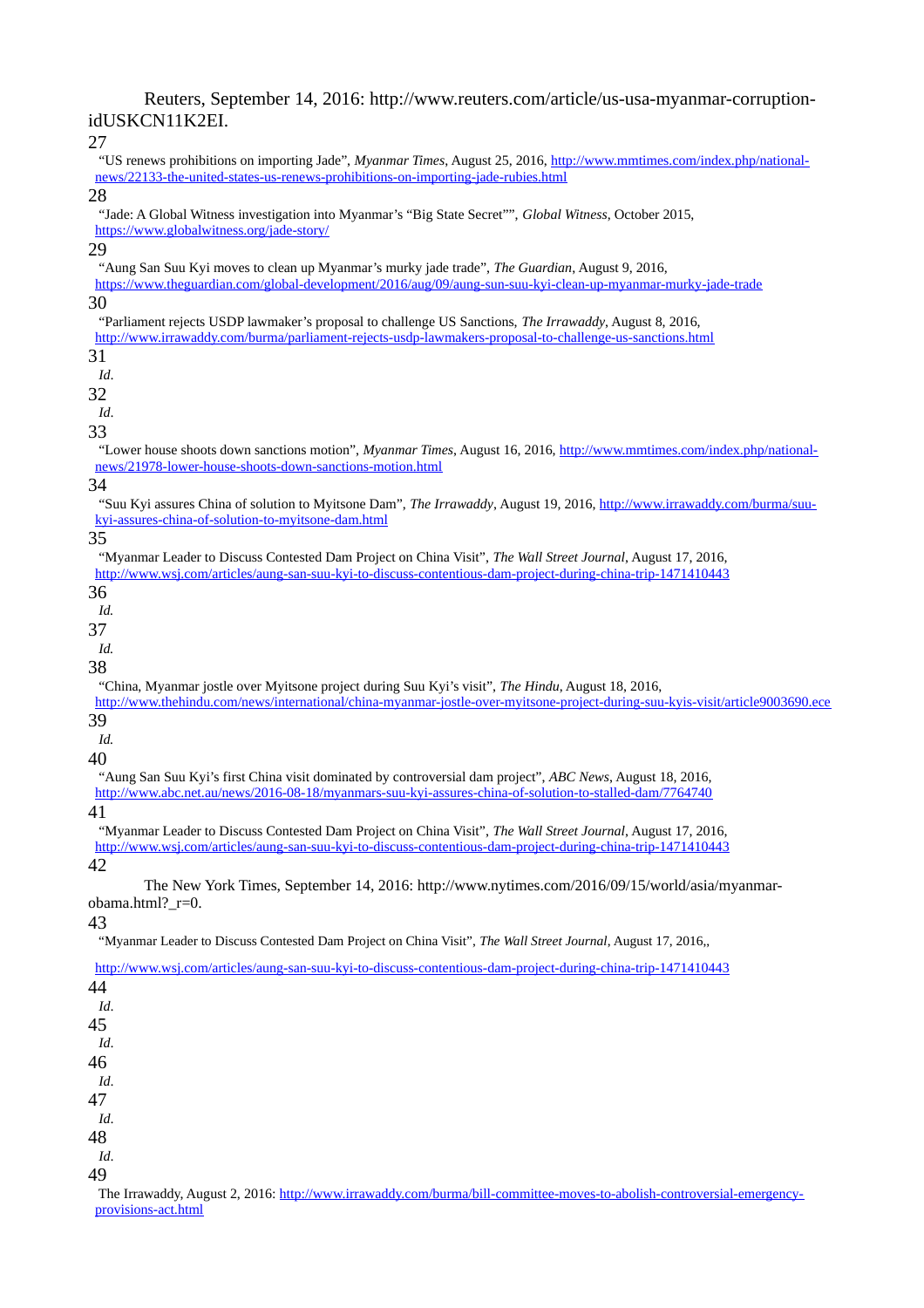50

| The Irrawaddy, August 24, 2016: http://www.irrawaddy.com/burma/lower-house-approves-annulment-emergency-provisions-<br>act.html                                                         |
|-----------------------------------------------------------------------------------------------------------------------------------------------------------------------------------------|
| 51                                                                                                                                                                                      |
| The Citizen, August 20, 2016: http://www.thecitizen.in/index.php/OldNewsPage/?<br>Id=8575&Under/Pressure,/Myanmar/Appoints/Kofi/Annan/For/%E2%80%9CSolution%E2%80%9D/To/Rohingya/Crisis |
| 52                                                                                                                                                                                      |
| Id.                                                                                                                                                                                     |
| 53                                                                                                                                                                                      |
| Id.                                                                                                                                                                                     |
| 54                                                                                                                                                                                      |
| Id. and The Irrawaddy, September 9, 2016: http://www.irrawaddy.com/burma/armed-forces-chief-to-kofi-annan-solutions-must-<br>win-arakanese-approval.html                                |
| 55                                                                                                                                                                                      |
| The Citizen, August 20, 2016: http://www.thecitizen.in/index.php/OldNewsPage/?<br>Id=8575&Under/Pressure,/Myanmar/Appoints/Kofi/Annan/For/%E2%80%9CSolution%E2%80%9D/To/Rohingya/Crisis |
| 56                                                                                                                                                                                      |
| Id.                                                                                                                                                                                     |
| 57                                                                                                                                                                                      |
| The Irrawaddy, September 9, 2016: http://www.irrawaddy.com/burma/armed-forces-chief-to-kofi-annan-solutions-must-win-<br>arakanese-approval.html                                        |
| 58                                                                                                                                                                                      |
| Id.                                                                                                                                                                                     |
| 59                                                                                                                                                                                      |
| Id.                                                                                                                                                                                     |
| 60                                                                                                                                                                                      |
| The Citizen, August 20, 2016: http://www.thecitizen.in/index.php/OldNewsPage/?                                                                                                          |
| Id=8575&Under/Pressure,/Myanmar/Appoints/Kofi/Annan/For/%E2%80%9CSolution%E2%80%9D/To/Rohingya/Crisis                                                                                   |
| 61                                                                                                                                                                                      |
| The Irrawaddy, September 9, 2016: http://www.irrawaddy.com/burma/armed-forces-chief-to-kofi-annan-solutions-must-win-<br>arakanese-approval.html                                        |
| 62                                                                                                                                                                                      |
| Id.                                                                                                                                                                                     |
| 63                                                                                                                                                                                      |
| Id.                                                                                                                                                                                     |
| 64                                                                                                                                                                                      |
| Id.                                                                                                                                                                                     |
| 65                                                                                                                                                                                      |
| Id.                                                                                                                                                                                     |
| 66                                                                                                                                                                                      |
| Myanmar Times, September 2, 2016: http://www.mmtimes.com/index.php/opinion/22297-misogyny-is-hate-speech-too.html                                                                       |
| 67                                                                                                                                                                                      |
| Id.                                                                                                                                                                                     |
| 68                                                                                                                                                                                      |
| Id.                                                                                                                                                                                     |
|                                                                                                                                                                                         |
| 69                                                                                                                                                                                      |
| Myanmar Times, September 21, 2016: http://www.mmtimes.com/index.php/national-news/22634-counsellors-combat-gender-                                                                      |
| based-violence-in-kachin-idp-camps.html                                                                                                                                                 |
| 70                                                                                                                                                                                      |
| Id.                                                                                                                                                                                     |
| 71                                                                                                                                                                                      |
| Id.                                                                                                                                                                                     |
| 72                                                                                                                                                                                      |
| The Irrawaddy, September 27, 2016: http://www.irrawaddy.com/burma/arakan-lawmakers-bid-to-restrict-muslim-birth-rate-<br>rejected.html                                                  |
| 73                                                                                                                                                                                      |
| Id.                                                                                                                                                                                     |
| 74                                                                                                                                                                                      |
| Id.                                                                                                                                                                                     |
| 75                                                                                                                                                                                      |
| Id.                                                                                                                                                                                     |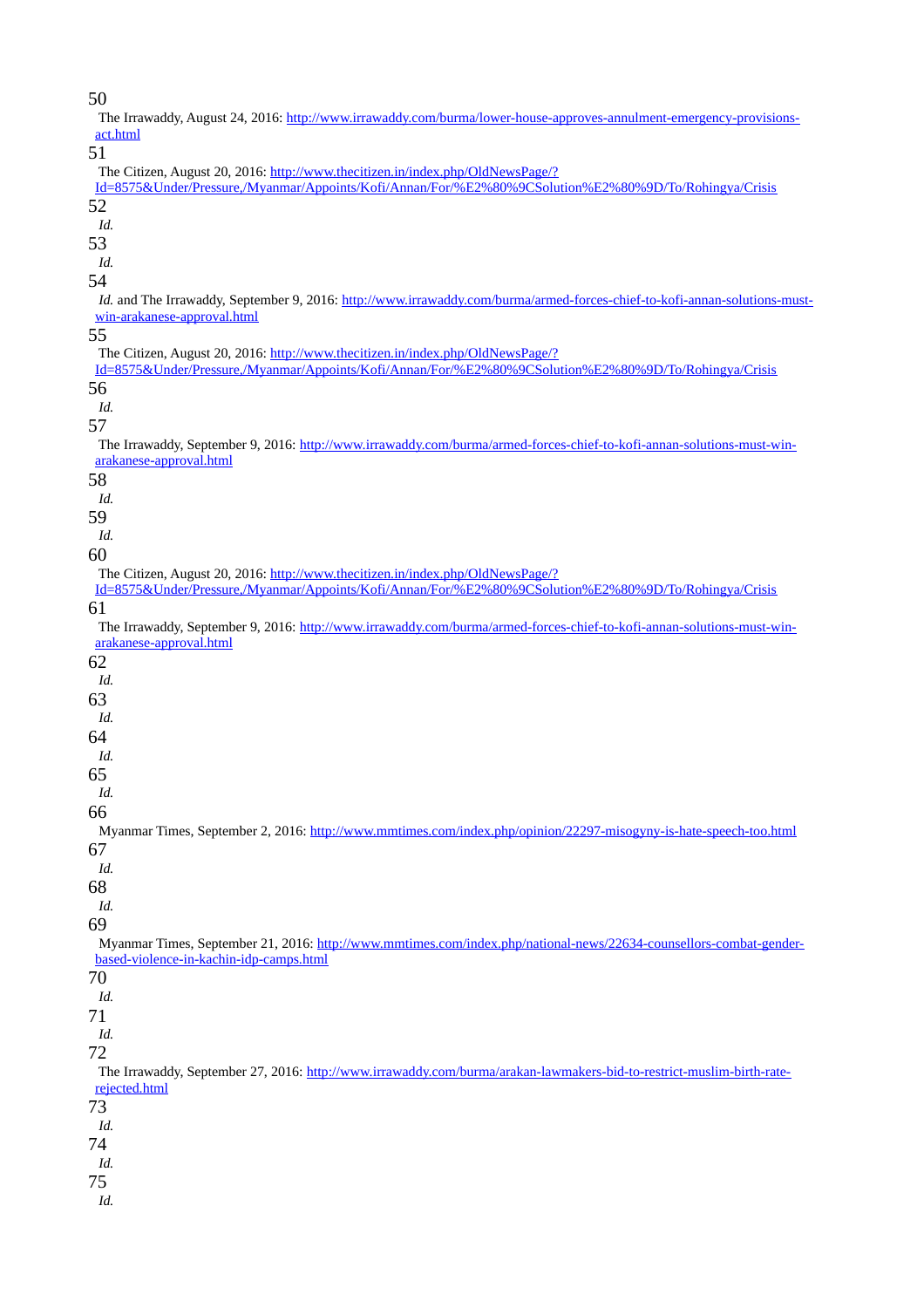76

| 70                                                                                                                            |
|-------------------------------------------------------------------------------------------------------------------------------|
| The Irrawaddy, September 29, 2016: http://www.irrawaddy.com/burma/report-highlights-hardship-and-family-planning-needs.html   |
| 77                                                                                                                            |
| Id.                                                                                                                           |
| 78                                                                                                                            |
|                                                                                                                               |
| Id.                                                                                                                           |
| 79                                                                                                                            |
| Mizzima, August 31, 2016: http://www.mizzima.com/news-opinion/bill-prevent-violence-against-women-%E2%80%98includes-          |
| marital-rape%E2%80%99                                                                                                         |
| 80                                                                                                                            |
| Frontier Myanmar, September 12, 2016: http://frontiermyanmar.net/en/a-bigger-say-for-local-ngos                               |
| 81                                                                                                                            |
|                                                                                                                               |
| Id.                                                                                                                           |
| 82                                                                                                                            |
| Id.                                                                                                                           |
| 83                                                                                                                            |
| Id.                                                                                                                           |
|                                                                                                                               |
| 84                                                                                                                            |
| Id.                                                                                                                           |
| 85                                                                                                                            |
| Mizzima, September 28, 2016: http://www.mizzima.com/news-domestic/christian-organisation-calls-halt-plans-demolish-mosques    |
| 86                                                                                                                            |
| Id.                                                                                                                           |
|                                                                                                                               |
| 87                                                                                                                            |
| Id.                                                                                                                           |
| 88                                                                                                                            |
| New York Times, Aug. 18, 2016: http://www.nytimes.com/aponline/2016/08/18/world/asia/ap-as-china-myanmar.html? r=0.           |
| 89                                                                                                                            |
| Id.                                                                                                                           |
|                                                                                                                               |
| 90                                                                                                                            |
| Id.                                                                                                                           |
| 91                                                                                                                            |
| China Dialogue, Aug. 31, 2016: https://www.chinadialogue.net/article/show/single/en/9220-China-faces-tougher-laws-in-Myanmar. |
| 92                                                                                                                            |
| Id.                                                                                                                           |
| 93                                                                                                                            |
|                                                                                                                               |
| Id.                                                                                                                           |
| 94                                                                                                                            |
| U.S. Department of State, Aug. 5, 2016: http://www.state.gov/r/pa/prs/ps/2016/08/260882.htm.                                  |
| 95                                                                                                                            |
| Id.                                                                                                                           |
| 96                                                                                                                            |
| Id.                                                                                                                           |
|                                                                                                                               |
| 97                                                                                                                            |
| Los Angeles Times, Aug. 19, 2016: http://www.latimes.com/world/global-development/la-fg-global-charles-rivkin-qa-snap-        |
| story.html.                                                                                                                   |
| 98                                                                                                                            |
| Id.                                                                                                                           |
| 99                                                                                                                            |
| Id.                                                                                                                           |
|                                                                                                                               |
| 100                                                                                                                           |
| Id.                                                                                                                           |
| 101                                                                                                                           |
| Deal Street Asia, Aug. 15, 2016: http://www.dealstreetasia.com/stories/mcb-approved-to-trade-on-ysx-on-august-26-50566/;      |
| Irrawaddy, Aug. 25, 2016: http://www.irrawaddy.com/business/myanmar-citizens-bank-announces-share-prices-on-yangon-stock-     |
|                                                                                                                               |
| exchange.html.                                                                                                                |
|                                                                                                                               |
| 102                                                                                                                           |
| Id.<br>103                                                                                                                    |

 The Global New Light of Myanmar, October 5, 2016: [http://www.globalnewlightofmyanmar.com/amyotha-hluttaw-approves-bill](http://www.globalnewlightofmyanmar.com/amyotha-hluttaw-approves-bill-on-myanmar-investment-law/)[on-myanmar-investment-law/.](http://www.globalnewlightofmyanmar.com/amyotha-hluttaw-approves-bill-on-myanmar-investment-law/)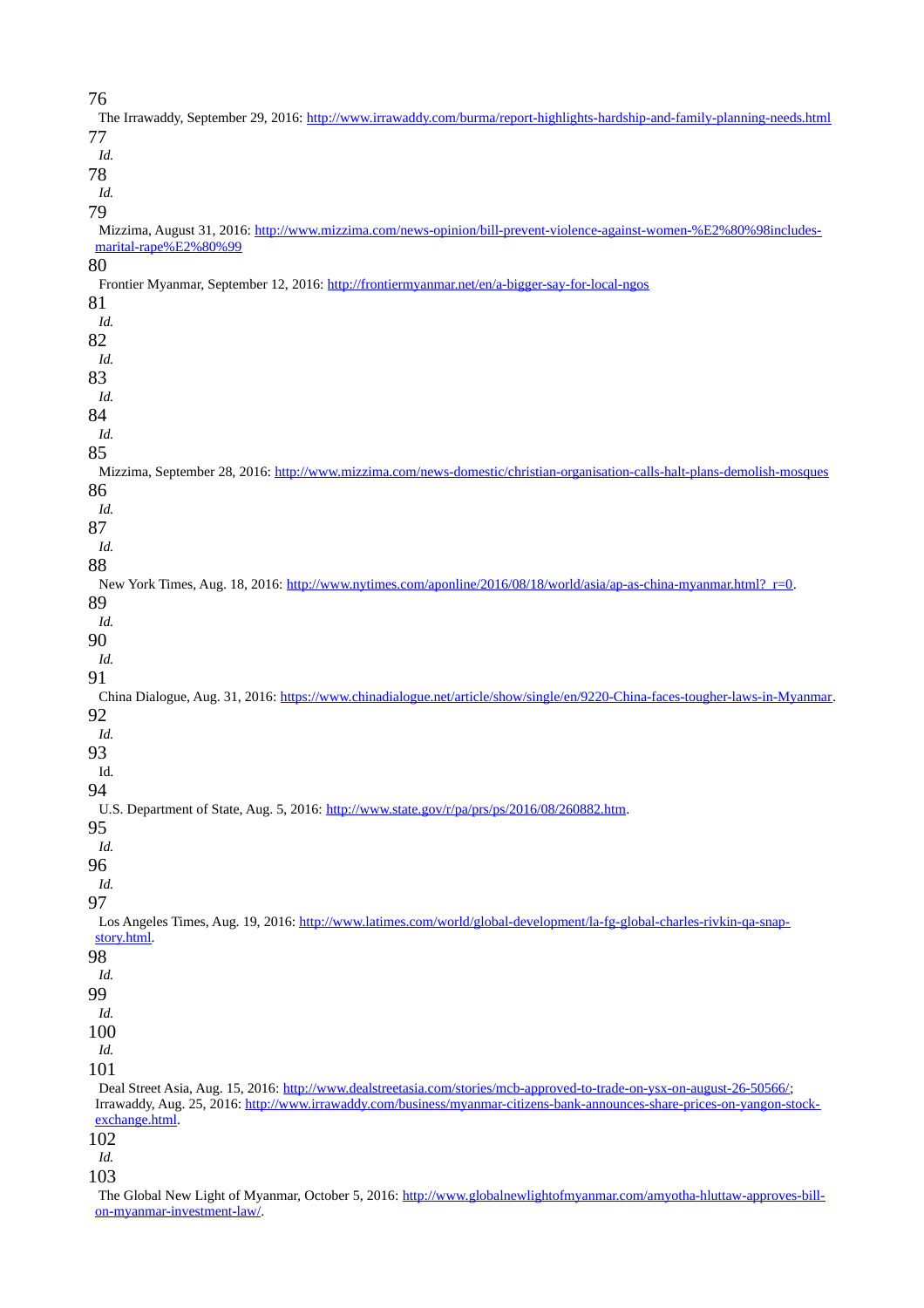| ×<br>۰, |  |
|---------|--|

*Id.* 

105

*Id.* 

106

*Id.* 

107

 The Irrawaddy, August 4, 2016: [http://www.irrawaddy.com/burma/a-legacy-of-military-land-grabs-in-the-delta-a-test-for-the-new](http://www.irrawaddy.com/burma/a-legacy-of-military-land-grabs-in-the-delta-a-test-for-the-new-govt.html)[govt.html](http://www.irrawaddy.com/burma/a-legacy-of-military-land-grabs-in-the-delta-a-test-for-the-new-govt.html)

108

- *Id.*
- 109 *Id.*
- 

110 *Id.*

111

*Id.*

112

*Id.*

113

*Id.*

114

 Myanmar Times, September 28, 2016: [http://www.mmtimes.com/index.php/national-news/nay-pyi-taw/22765-committee-for](http://www.mmtimes.com/index.php/national-news/nay-pyi-taw/22765-committee-for-solving-land-disputes-accused-of-conflict-of-interest.html)[solving-land-disputes-accused-of-conflict-of-interest.html](http://www.mmtimes.com/index.php/national-news/nay-pyi-taw/22765-committee-for-solving-land-disputes-accused-of-conflict-of-interest.html)

#### 115

 The Irrawaddy, August 26, 2016: [http://www.irrawaddy.com/burma/massive-highway-project-displaces-karen-communities-rights](http://www.irrawaddy.com/burma/massive-highway-project-displaces-karen-communities-rights-groups.html)[groups.html](http://www.irrawaddy.com/burma/massive-highway-project-displaces-karen-communities-rights-groups.html)

116

*Id.*

117

 Myanmar Times, August 29, 2016: [http://www.mmtimes.com/index.php/national-news/22184-csos-call-for-suspension-of-asia](http://www.mmtimes.com/index.php/national-news/22184-csos-call-for-suspension-of-asia-highway-construction.html)[highway-construction.html](http://www.mmtimes.com/index.php/national-news/22184-csos-call-for-suspension-of-asia-highway-construction.html)

#### 118

 The Irrawaddy, August 26, 2016: [http://www.irrawaddy.com/burma/massive-highway-project-displaces-karen-communities-rights](http://www.irrawaddy.com/burma/massive-highway-project-displaces-karen-communities-rights-groups.html)[groups.html](http://www.irrawaddy.com/burma/massive-highway-project-displaces-karen-communities-rights-groups.html)

#### 119

 Myanmar Times, August 29, 2016: [http://www.mmtimes.com/index.php/national-news/22184-csos-call-for-suspension-of-asia](http://www.mmtimes.com/index.php/national-news/22184-csos-call-for-suspension-of-asia-highway-construction.html)[highway-construction.html](http://www.mmtimes.com/index.php/national-news/22184-csos-call-for-suspension-of-asia-highway-construction.html)

120

*Id.*

121

 The Irrawaddy, August 3, 2016: [http://www.irrawaddy.com/burma/women-continue-to-suffer-due-to-land-grabs-and](http://www.irrawaddy.com/burma/women-continue-to-suffer-due-to-land-grabs-and-militarization.html)[militarization.html](http://www.irrawaddy.com/burma/women-continue-to-suffer-due-to-land-grabs-and-militarization.html)

#### 122

 Myanmar Times, August 29, 2016: [http://www.mmtimes.com/index.php/national-news/yangon/22182-residents-encamped-along](http://www.mmtimes.com/index.php/national-news/yangon/22182-residents-encamped-along-highway-vow-to-return-if-evicted.html)[highway-vow-to-return-if-evicted.html](http://www.mmtimes.com/index.php/national-news/yangon/22182-residents-encamped-along-highway-vow-to-return-if-evicted.html)

## 123

 Myanmar Times, August 29, 2016: [http://www.mmtimes.com/index.php/national-news/yangon/22182-residents-encamped-along](http://www.mmtimes.com/index.php/national-news/yangon/22182-residents-encamped-along-highway-vow-to-return-if-evicted.html)[highway-vow-to-return-if-evicted.html](http://www.mmtimes.com/index.php/national-news/yangon/22182-residents-encamped-along-highway-vow-to-return-if-evicted.html)

124

*Id.*

125

*Id.*

126

 Myanmar Times, September 29, 2016: [http://www.mmtimes.com/index.php/national-news/yangon/22789-eviction-order-of](http://www.mmtimes.com/index.php/national-news/yangon/22789-eviction-order-of-highway-encampments-indefinitely-delayed.html)[highway-encampments-indefinitely-delayed.html](http://www.mmtimes.com/index.php/national-news/yangon/22789-eviction-order-of-highway-encampments-indefinitely-delayed.html)

127

 Myanmar Times, August 16, 2016: [http://www.mmtimes.com/index.php/national-news/mandalay-upper-myanmar/21963-farmers](http://www.mmtimes.com/index.php/national-news/mandalay-upper-myanmar/21963-farmers-seek-reform-of-seized-lands-scrutiny.html)[seek-reform-of-seized-lands-scrutiny.html](http://www.mmtimes.com/index.php/national-news/mandalay-upper-myanmar/21963-farmers-seek-reform-of-seized-lands-scrutiny.html)

128

*Id.*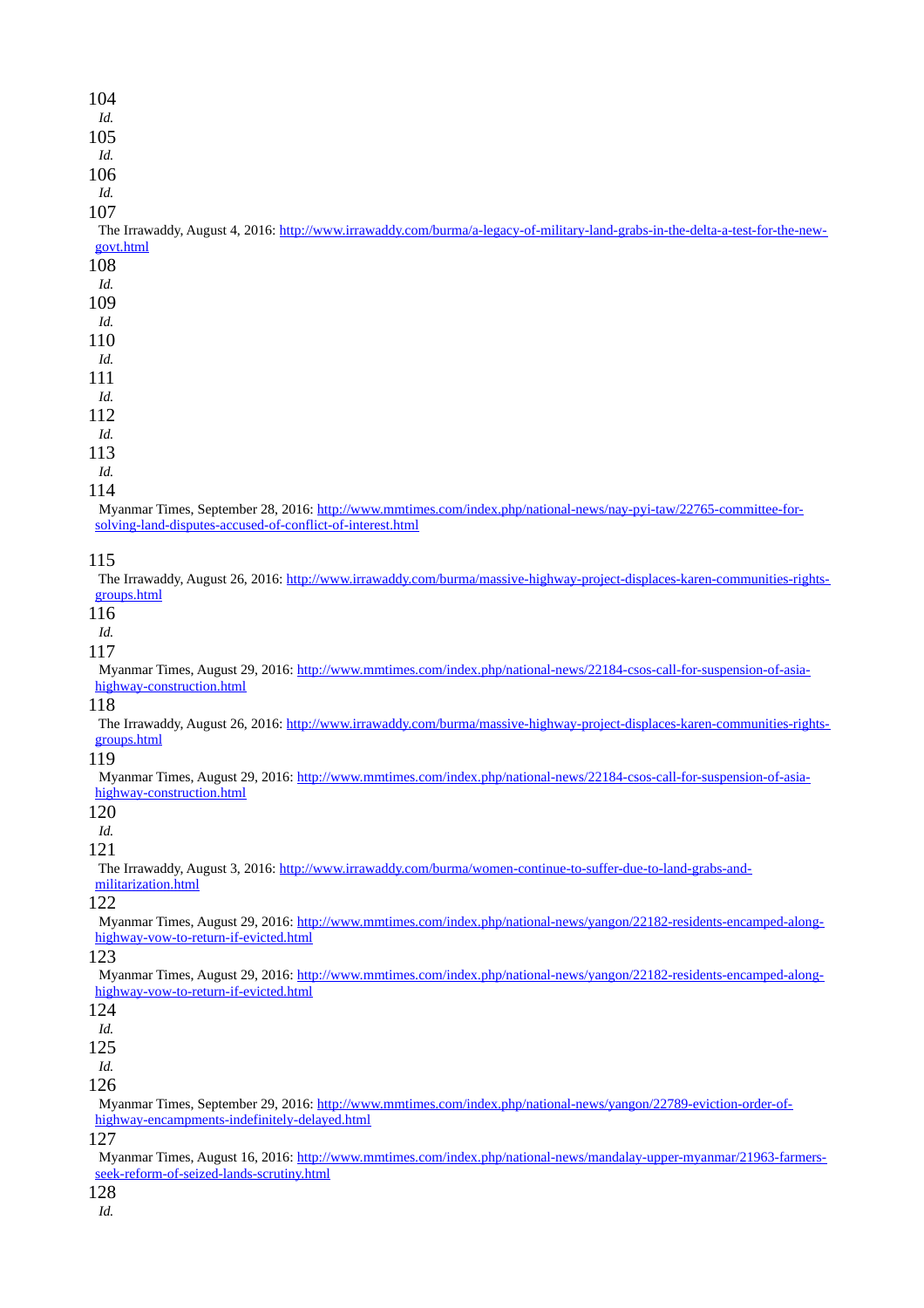$129$ 

| 129<br>Myanmar Times, September 28, 2016: http://www.mmtimes.com/index.php/national-news/mandalay-upper-myanmar/22766-                                                                               |
|------------------------------------------------------------------------------------------------------------------------------------------------------------------------------------------------------|
| magwe-farmers-demand-return-of-land-seized-in-the-1990s.html<br>130                                                                                                                                  |
| Id.                                                                                                                                                                                                  |
| 131                                                                                                                                                                                                  |
| Id.                                                                                                                                                                                                  |
| 132                                                                                                                                                                                                  |
| The Irrawaddy, August 15, 2016: http://www.irrawaddy.com/burma/confronting-land-confiscation-allegations-arakan-state-chief-<br>minister-orders-halt-to-renewed-construction-in-industrial-ward.html |
| 133                                                                                                                                                                                                  |
| Id.                                                                                                                                                                                                  |
| 134                                                                                                                                                                                                  |
| Id.                                                                                                                                                                                                  |
| 135                                                                                                                                                                                                  |
| DVB, August 8, 2016: http://www.dvb.no/news/kyaukphyu-farmers-spurn-compensation-say-cnpc-trying-to-trick-them/69189<br>136                                                                          |
| Id.                                                                                                                                                                                                  |
| 137                                                                                                                                                                                                  |
| Myanmar Times, September 27, 2016: http://www.mmtimes.com/index.php/national-news/22740-state-counsellor-asked-to-                                                                                   |
| intervene-in-spat-with-chinese-backed-nickel-mine.html                                                                                                                                               |
| 138<br>Id.                                                                                                                                                                                           |
| 139                                                                                                                                                                                                  |
| Id.                                                                                                                                                                                                  |
| 140                                                                                                                                                                                                  |
| Id.                                                                                                                                                                                                  |
| 141                                                                                                                                                                                                  |
| Id.<br>142                                                                                                                                                                                           |
| Fox News, August 30, 2016: http://www.foxnews.com/world/2016/08/30/myanmar-holds-historic-peace-talks-with-ethnic-                                                                                   |
| groups.html.                                                                                                                                                                                         |
| 143                                                                                                                                                                                                  |
| Reuters, August 31, 2016: http://www.reuters.com/article/us-myanmar-politics-peace-idUSKCN1160RF.                                                                                                    |
| 144                                                                                                                                                                                                  |
| Time, August 31, 2016: http://time.com/4473849/aung-san-suu-kyi-burma-panglong-summit/.<br>145                                                                                                       |
| Reuters, August 31, 2016: http://www.reuters.com/article/us-myanmar-politics-peace-idUSKCN1160RF.                                                                                                    |
| 146                                                                                                                                                                                                  |
| Fox News, August 30, 2016: http://www.foxnews.com/world/2016/08/30/myanmar-holds-historic-peace-talks-with-ethnic-<br>groups.html.                                                                   |
| 147<br>Yahoo News, August 31, 2016: https://www.yahoo.com/news/ban-ki-moon-tells-myanmar-world-concerned-rohingya-                                                                                   |
| 150318728.html.                                                                                                                                                                                      |
| 148                                                                                                                                                                                                  |
| Id.<br>149                                                                                                                                                                                           |
| Id.                                                                                                                                                                                                  |
| 150                                                                                                                                                                                                  |
| Id.                                                                                                                                                                                                  |
| 151                                                                                                                                                                                                  |
| Id.                                                                                                                                                                                                  |
| 152                                                                                                                                                                                                  |
| Myanmar Times, August 17, 2016: http://www.mmtimes.com/index.php/national-news/21990-non-signatories-granted-eight-seats-<br>on-panglong-committee.html.                                             |
| 153                                                                                                                                                                                                  |
| Id.                                                                                                                                                                                                  |
| 154                                                                                                                                                                                                  |
| Radio Free Asia, August 10, 2016: http://www.rfa.org/english/news/myanmar/three-ethnic-armies-will-not-disarm-to-attend-<br>myanmar-peace-conference-08102016152236.html.                            |
|                                                                                                                                                                                                      |

 $\frac{m}{155}$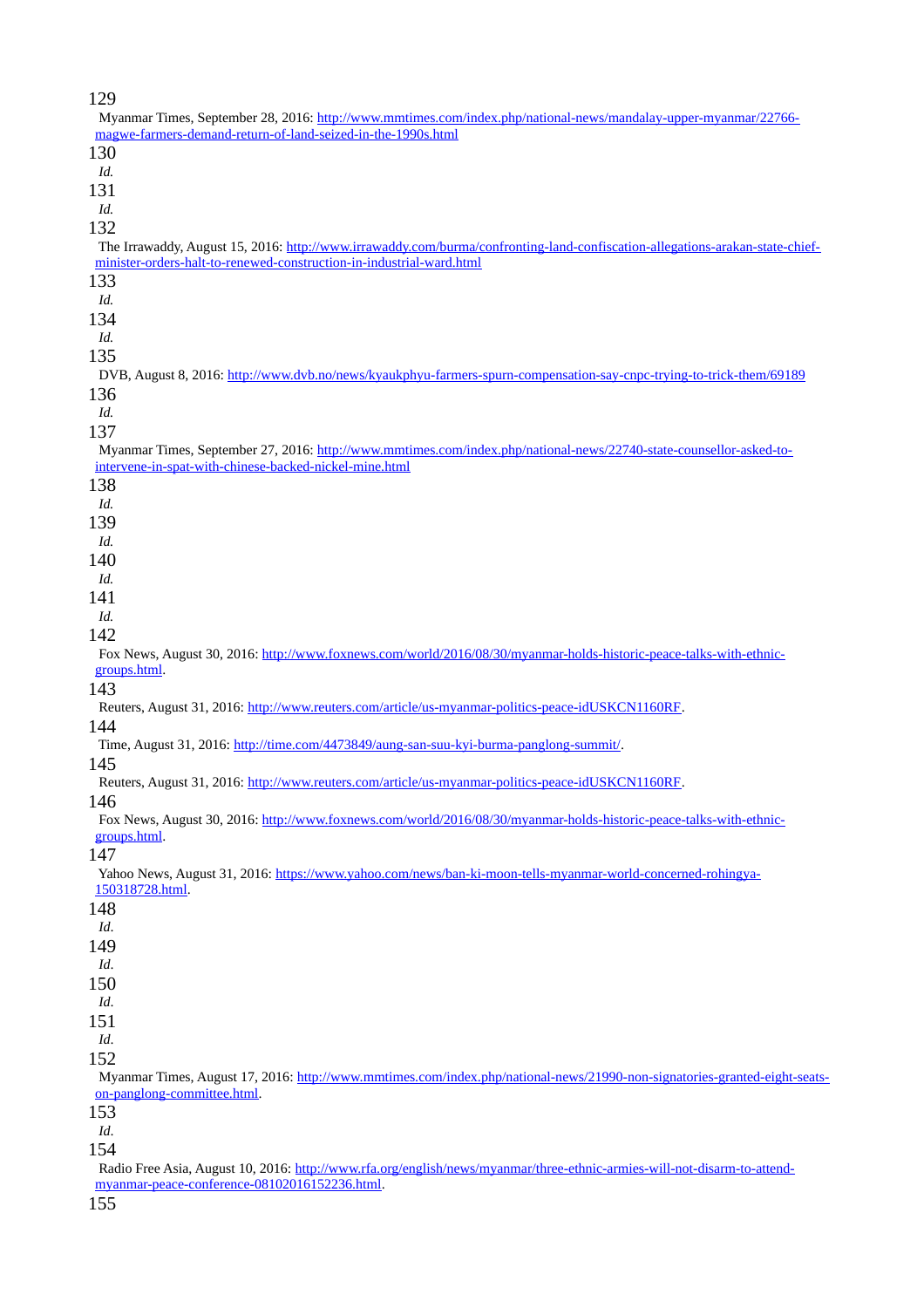| Id.                                                                                                                                   |
|---------------------------------------------------------------------------------------------------------------------------------------|
| 156                                                                                                                                   |
| Id.                                                                                                                                   |
| 157                                                                                                                                   |
| The New York Times, August 12, 2016: http://www.nytimes.com/aponline/2016/08/12/world/asia/ap-as-myanmar-ethnic-<br>rebels.html? r=0. |
| 158                                                                                                                                   |
| Id.                                                                                                                                   |
| 159                                                                                                                                   |
| Id.                                                                                                                                   |
| 160                                                                                                                                   |
| Fox News, August 30, 2016: http://www.foxnews.com/world/2016/08/30/myanmar-holds-historic-peace-talks-with-ethnic-                    |
| groups.html.                                                                                                                          |
| 161                                                                                                                                   |
| Id.                                                                                                                                   |
| 162                                                                                                                                   |
| Reuters, August 11, 2016: http://www.reuters.com/article/us-myanmar-military-massacre-idUSKCN10M10N.                                  |
| 163                                                                                                                                   |
| Id.<br>164                                                                                                                            |
| Id.                                                                                                                                   |
| 165                                                                                                                                   |
| Id.                                                                                                                                   |
| 166                                                                                                                                   |
| Id.                                                                                                                                   |
| 167                                                                                                                                   |
| Id.                                                                                                                                   |
| 168                                                                                                                                   |
| Id.                                                                                                                                   |
| 169                                                                                                                                   |
| Id.                                                                                                                                   |
| 170                                                                                                                                   |
| Id.                                                                                                                                   |
| 171                                                                                                                                   |
| Id.                                                                                                                                   |
| 172                                                                                                                                   |
| Id.                                                                                                                                   |
| 173<br>Id.                                                                                                                            |
| 174                                                                                                                                   |
| Id.                                                                                                                                   |
| 175                                                                                                                                   |
| Id.                                                                                                                                   |
| 176                                                                                                                                   |
| $\it{Id}.$                                                                                                                            |
| 177                                                                                                                                   |
| Id.                                                                                                                                   |
| 178                                                                                                                                   |
| $\it{Id}.$                                                                                                                            |
| 179                                                                                                                                   |
| Mizzima, August 16, 2016: http://mizzima.com/news-domestic/civilians-missing-conflict-zone.                                           |
| 180                                                                                                                                   |
| $\it{Id}.$                                                                                                                            |
| 181                                                                                                                                   |
| Id.<br>182                                                                                                                            |
| $\it{Id}.$                                                                                                                            |
| 183                                                                                                                                   |
| Id.                                                                                                                                   |
| 184                                                                                                                                   |